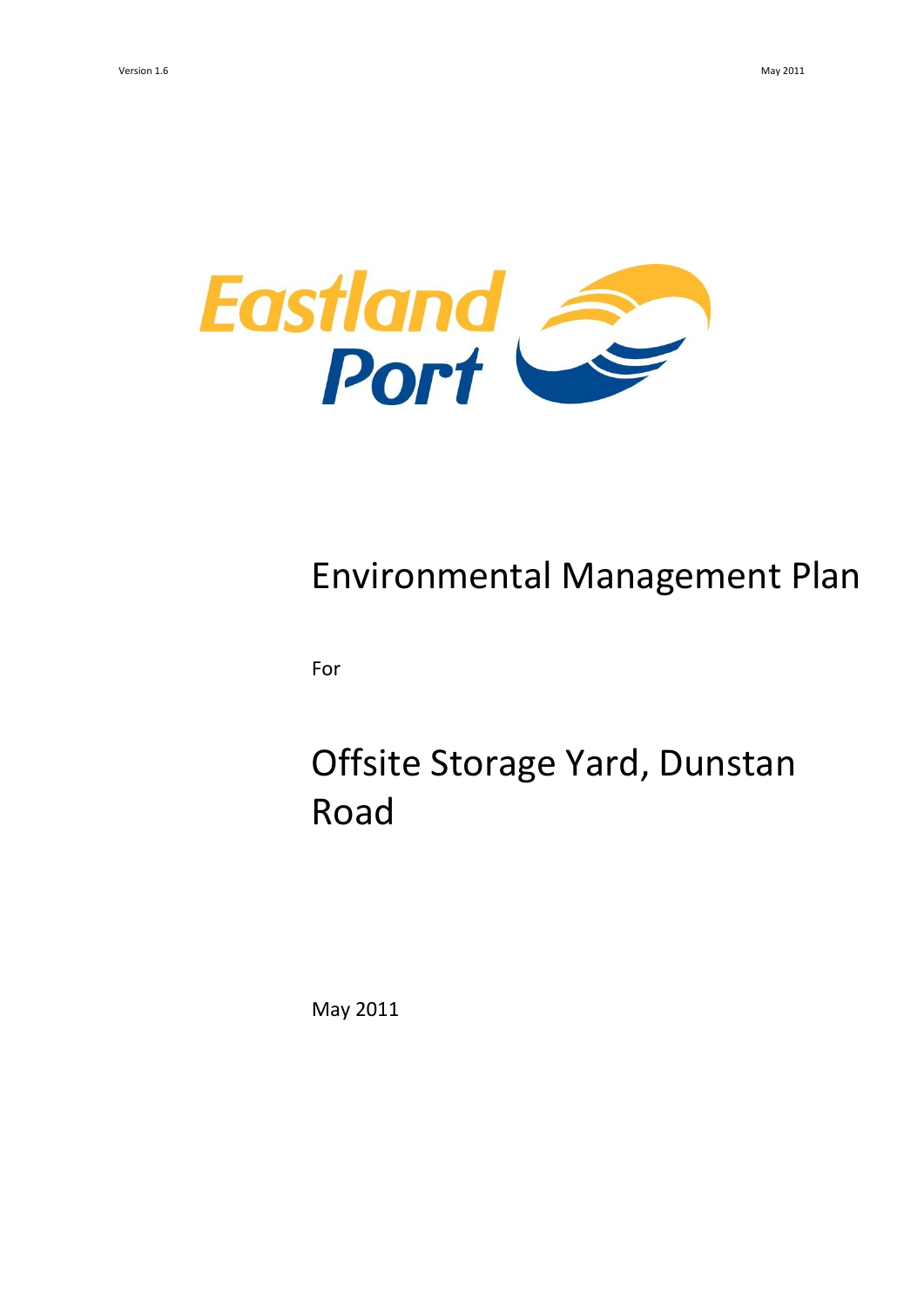## DOCUMENT HISTORY

| <b>Revision No</b> | <b>Prepared By</b> | <b>Description</b>                   | <b>Distributed To</b> | <b>Date</b>   |
|--------------------|--------------------|--------------------------------------|-----------------------|---------------|
| 1.0                | Marty Bayley       | Initial draft                        | Sarah Johnstone       |               |
|                    | Sarah Johnstone    | Draft for EPL review                 | Marty Bayley          |               |
| 12                 | Marty Bayley       | Edit for consultant review           | Sarah Johnstone       |               |
| 1 २                | Sarah Johnstone    | Edits for EPL review                 | Marty Bayley          |               |
| 1.4                | Marty Bayley       | 1 <sup>st</sup> draft for GDC review | Paul Murphy           | 27 April 2011 |
| 15                 | Marty Bayley       | 2 <sup>nd</sup> draft for GDC review | Paul Murphy           | 6 May 2011    |
|                    | Marty Bayley       | Final edit                           | Paul Murphy           | 19 May 2011   |

## DOCUMENT APPROVAL

| <br><b>Action</b> | Name. | <b>Designation</b> | Signed | Date |
|-------------------|-------|--------------------|--------|------|
| Prepared by       |       |                    |        |      |
| Reviewed by       |       |                    |        |      |
| Approved by       |       |                    |        |      |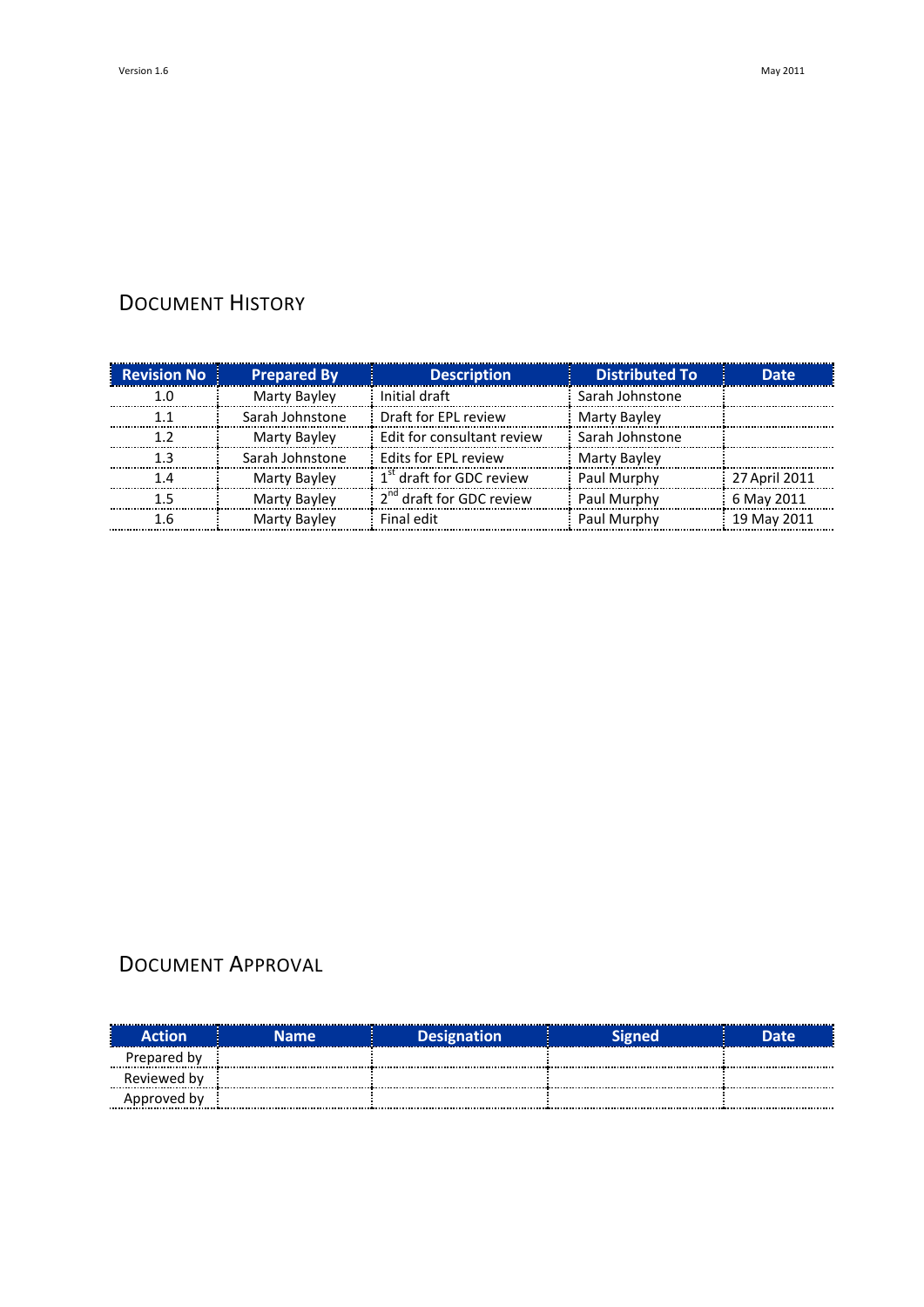## TABLE OF CONTENTS

| 1 |     |                                                 |  |
|---|-----|-------------------------------------------------|--|
|   | 1.1 |                                                 |  |
|   | 1.2 |                                                 |  |
| 2 |     |                                                 |  |
|   | 2.1 |                                                 |  |
|   | 2.2 |                                                 |  |
|   | 2.3 |                                                 |  |
|   | 2.4 |                                                 |  |
|   | 2.5 |                                                 |  |
| 3 |     |                                                 |  |
|   | 3.1 |                                                 |  |
|   | 3.2 |                                                 |  |
|   | 3.3 |                                                 |  |
| 4 |     |                                                 |  |
|   | 4.1 | <b>INSPECTION AND MAINTENANCE PROGRAMME  14</b> |  |
|   | 4.2 |                                                 |  |
|   | 4.3 |                                                 |  |
|   | 4.4 |                                                 |  |
|   | 4.5 |                                                 |  |
|   | 4.6 |                                                 |  |
| 5 |     |                                                 |  |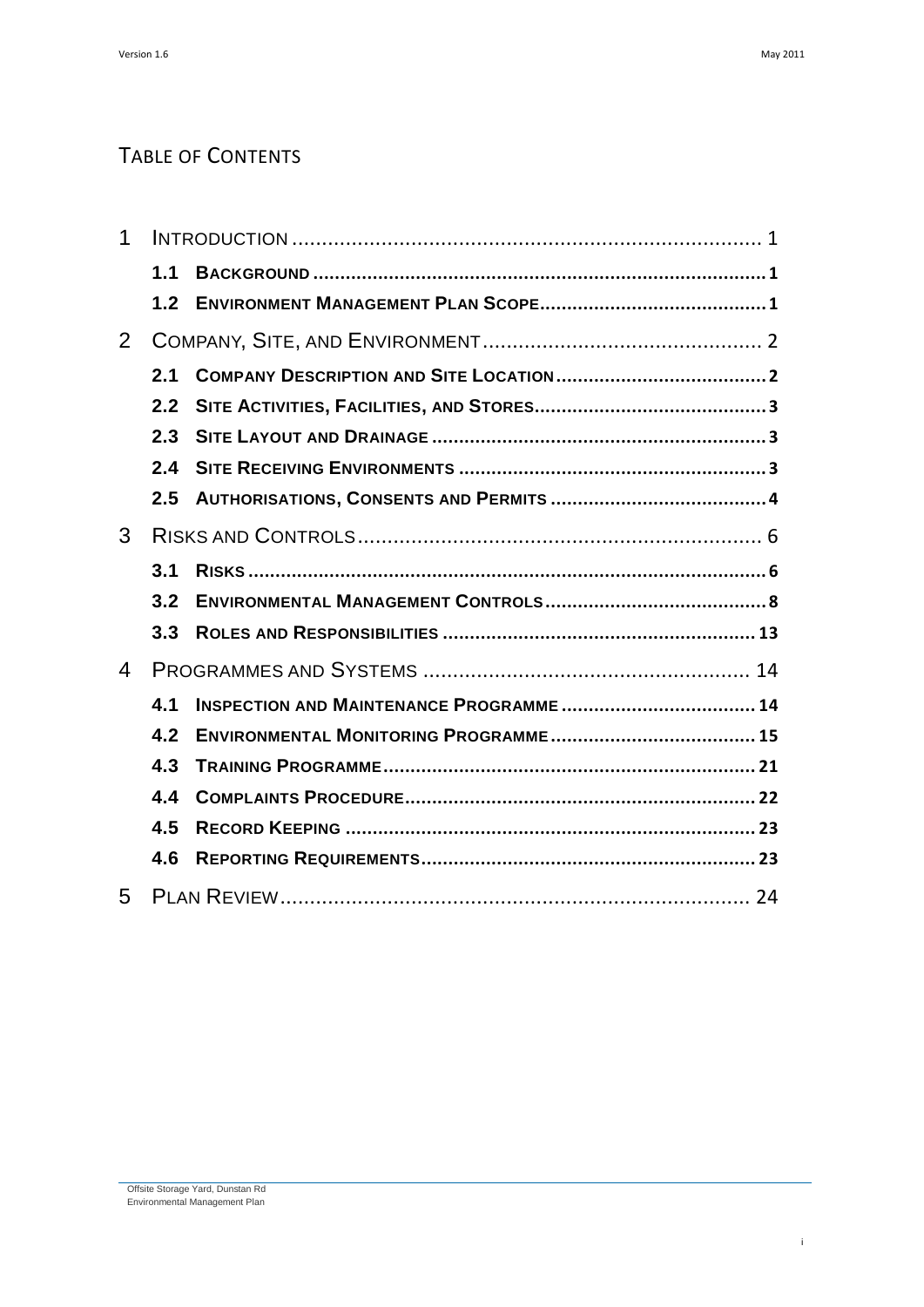## **APPENDICES**

APPENDIX A - SITE LOCATION

APPENDIX B - DRAINAGE SYSTEM & BORE LOCATIONS

APPENDIX C - RESOURCE CONSENTS

APPENDIX D - CARTAGE OPERATORS HEADS OF AGREEMENT

APPENDIX E - INSPECTION AND MAINTENANCE SCHEDULE

APPENDIX F - STORMWATER MANAGEMENT SYSTEM INSPECTION FORMS

APPENDIX G - ENVIRONMENTAL INCIDENT REPORT

APPENDIX H - ENVIRONMENTAL COMPLAINT REGISTER

APPENDIX I - ENVIRONMENTAL MONITORING FIELD SHEETS, RESULTS AND REPORTS

APPENDIX J - CONTINUOUS IMPROVEMENT RECORDS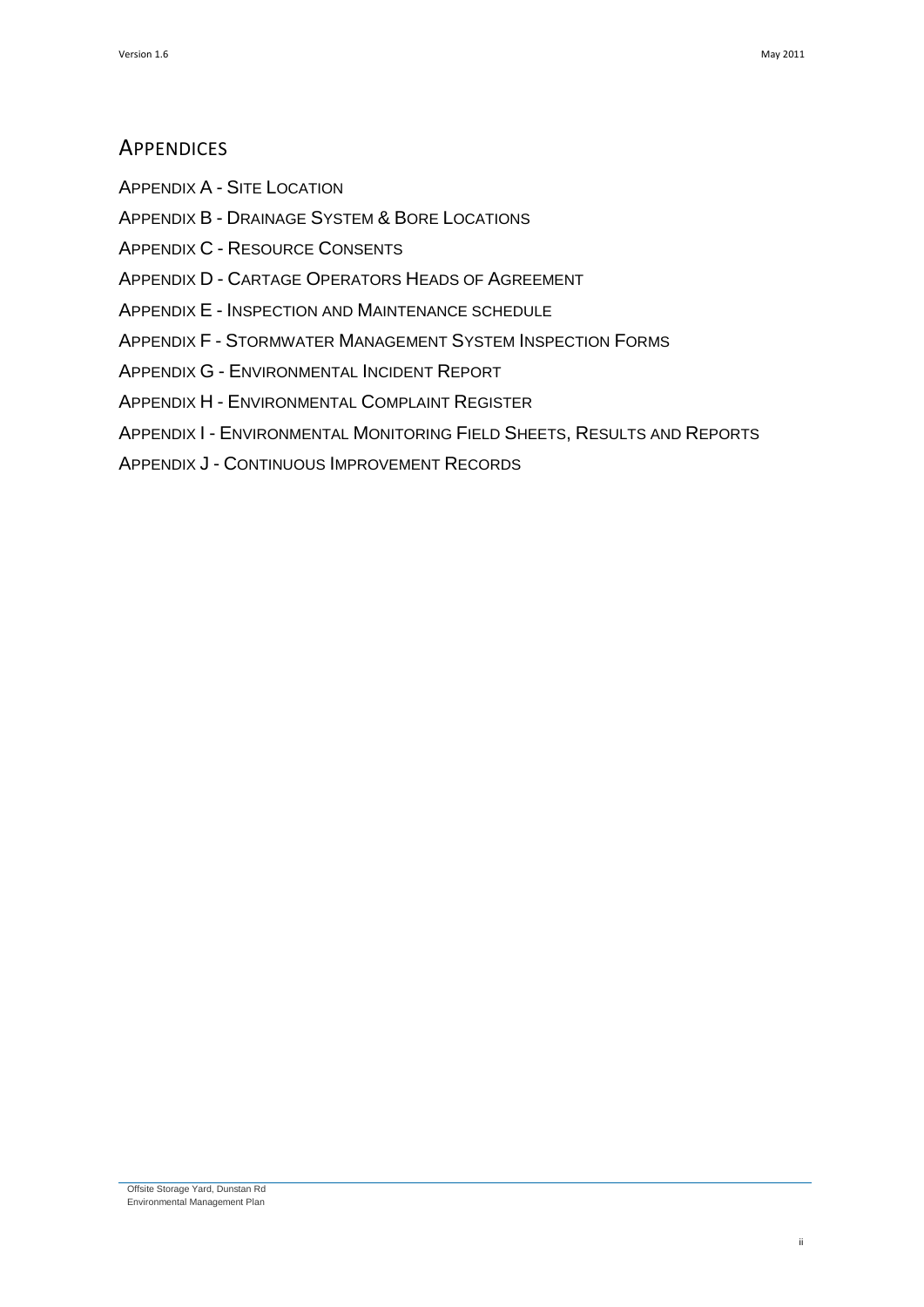## <span id="page-4-1"></span><span id="page-4-0"></span>1 INTRODUCTION

### 1.1 BACKGROUND

Eastland Port Limited (EPL) has developed a site at Dunstan Road to provide short term storage for cargo to be shipped over the Gisborne Port. The yard will be finished with a metaled surface capable of supporting the heavy vehicles and equipment that will use the site. It is anticipated that a significant component of the yard will be the storage of logs awaiting shipment when the port log storage areas are full. However it is possible that there will be a need to store other cargo and accordingly the consent is expressed broadly to cover this possibility.

Stormwater will be discharged to the Awapuni Drain via new pipes which will operate independently of the existing drainage network (including the existing culvert drain beneath the rail line). In addition, the site has a number of neighboring properties that are sensitive to traffic, noise, vibration and dust effects.

The offsite storage yard at Dunstan Road has been built in a manner that achieves the required environmental outcomes as specified in the granted regional and district resource consents WP-2011- 104292-01, WP-2011-104234-01, DW-2011-104235-01, and PR-2010-104230-00.

## 1.2 ENVIRONMENT MANAGEMENT PLAN SCOPE

<span id="page-4-2"></span>The purpose of this Environmental Management Plan (EMP) is to detail the general environmental management activities to ensure compliance with the requirements of consents, contractual requirements and Eastland Port's environmental objectives.

As prescribed by the Resource Consents General Conditions, this management plan includes:

- A detailed description of the operation and maintenance of the surface stormwater runoff, treatment and disposal system including 'as built' drawings.
- A detailed description of log yard practices to be undertaken to reduce or remove bark debris and sediment that may become suspended within log yard runoff and which may reduce the capacity of the stormwater treatment and retention systems or which may contaminate the stormwater discharged from the site.
- Associated site management plans prescribing detailed measures to regulate the operation of the cargo storage facility including;
	- I. A spill minimisation/response plan
	- II. A dust management plan
	- III. Measures to deal with hazardous materials;
	- IV. A traffic management plan
	- V. A noise management plan
	- VI. An archaeological response plan.
- Monitoring programmes and measures to ensure compliance with conditions.
- Management responsibilities for implementing the plan, document holders, and document control;
- Complaints procedure

A copy of the most up to date version of this EMP will be kept onsite and will be adhered to at all times

Offsite Storage Yard, Dunstan Rd Environmental Management Plan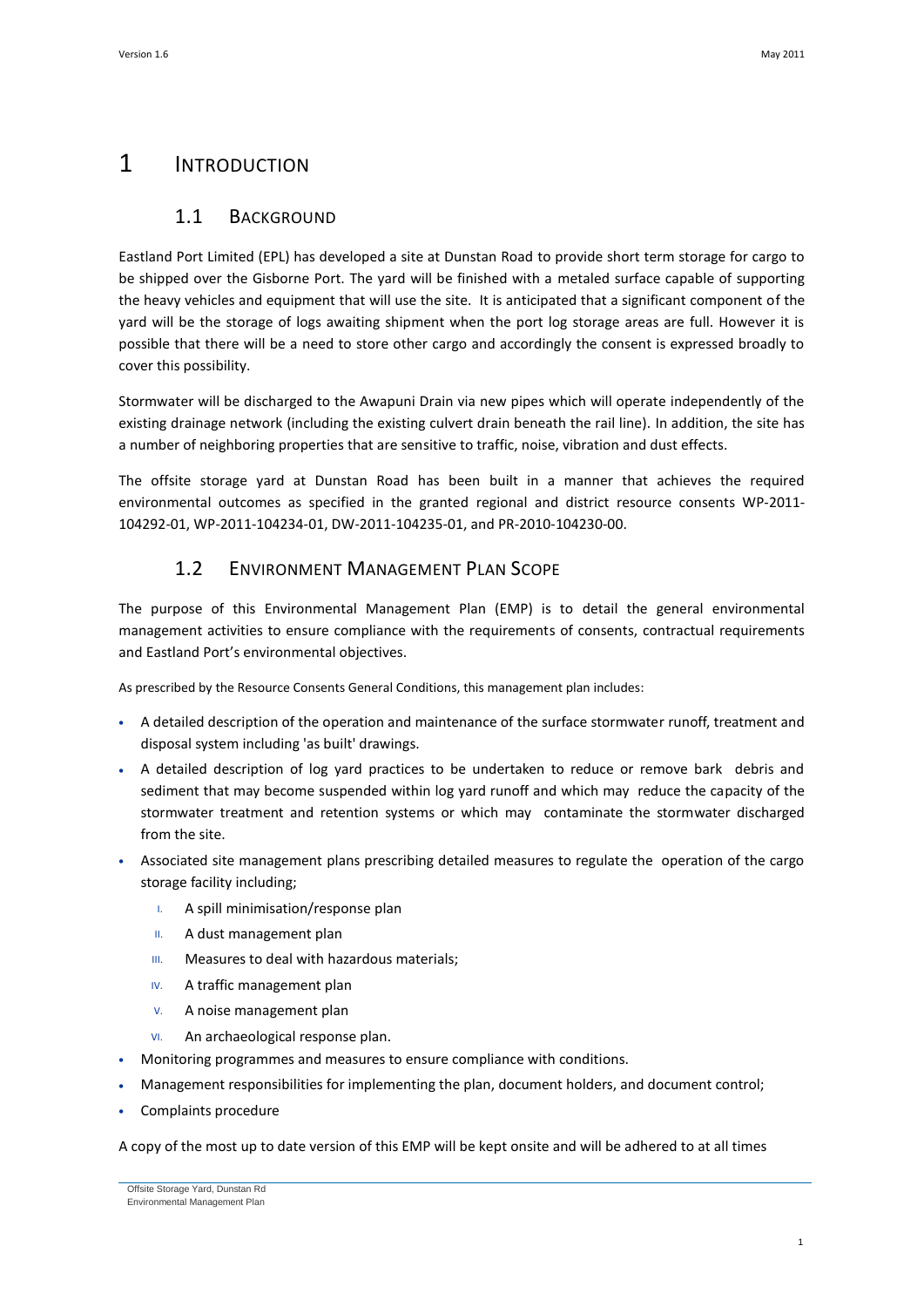## <span id="page-5-0"></span>2 COMPANY, SITE, AND ENVIRONMENT

## <span id="page-5-1"></span>2.1 COMPANY DESCRIPTION AND SITE LOCATION

Eastland Port 'is a regionally significant transport and commercial operation with complex infrastructure and continuing development needs'<sup>1</sup>. It provides for the export of logs, processed timber products, and food products. It also provides port facilities for coastal vessels including; Royal NZ Navy ships, cement carriers, and fishing vessels.

Log exports, in particular, are a significant and growing part of the Eastland Port operation. In 2009, log exports increased to over 1 million tonnes per year making Eastland Port the second busiest log export port in New Zealand. Forecasts show that these volumes are to more than double from the current 1.2 million JAS exported in 2009/2010 year to approximately 3 million JAS in 2020/21, moving on to peak around 2029/30 at approximately 4 million JAS.

A storage yard site has been developed to provide short term storage for cargo awaiting shipping out of Eastland Port. The yard will be finished with a metalled surface capable of supporting the heavy vehicles and equipment that will use the site. No buildings are proposed at this stage, but could be in erected in the future. The need for the yard arises because of limited storage areas within the Port and there is a need for developments to occur here. The yard will therefore operate primarily as an overflow storage area and the use will be subsequently being sporadic. On occasions it will be vacant, while at other times there will be high levels of activity.

The storage yard is located at Dunstan Rd, Matawhero [\(Figure 2-1\)](#page-5-2). The site is to be accessed off State Highway 35 via MacDonald Road and adjoining Dunstan Road. The land is freehold land owned by Eastland Infrastructure and has the legal titles Lot 3 and 4 Deposited Plan 6770.



<span id="page-5-2"></span>**FIGURE 2-1 DUNSTAN RD STORAGE YARD**

 $\overline{a}$ 

 $<sup>1</sup>$  Proposed Regional Coastal Plan, Chapter 4, Section 4.4.1, page 231</sup>

Offsite Storage Yard, Dunstan Rd Environmental Management Plan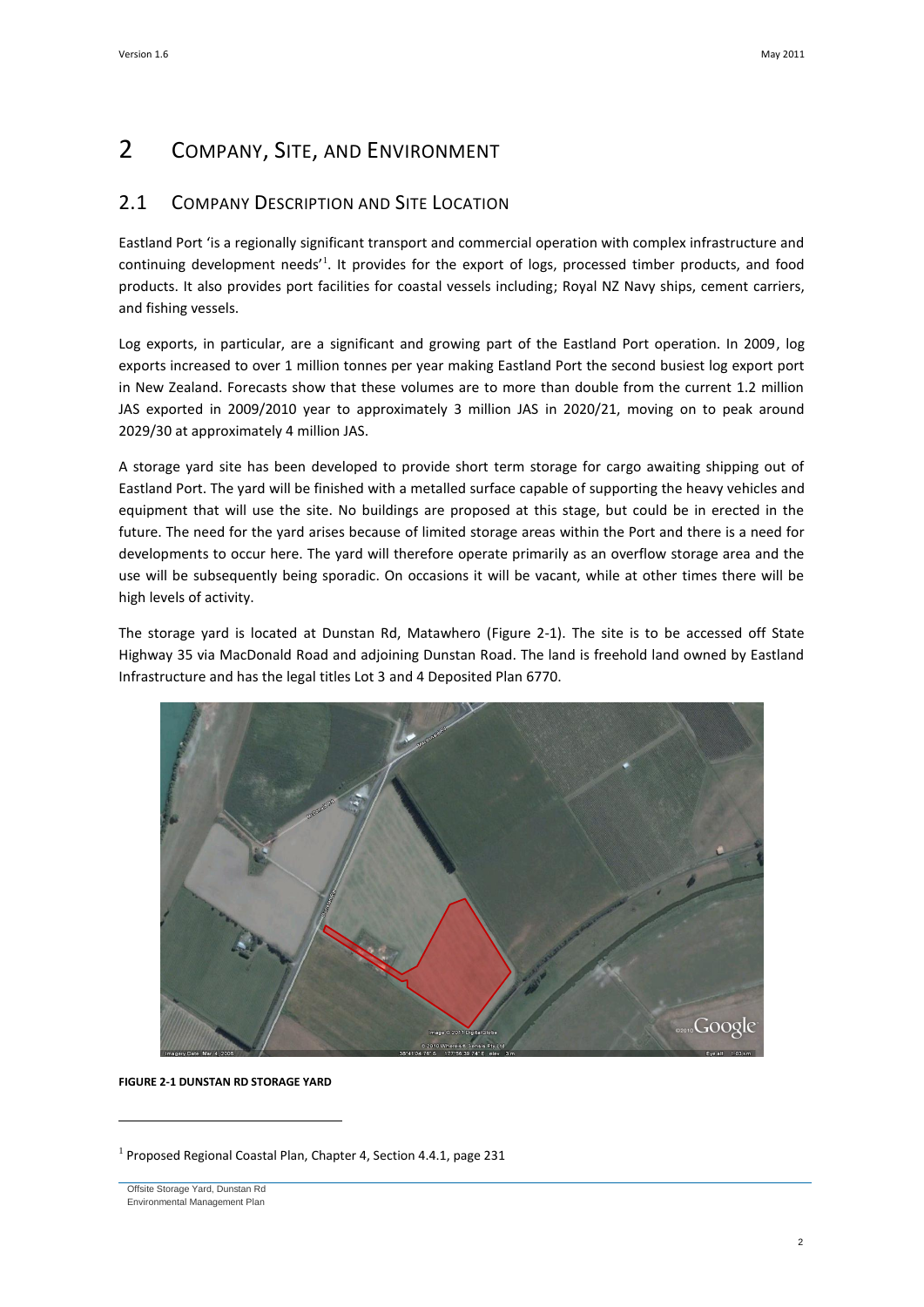## <span id="page-6-0"></span>2.2 SITE ACTIVITIES, FACILITIES, AND STORES

The storage yard consists of 3.1 hectares of pavement and road way built for temporary storage of products destined for export via Eastland Port. Although consented as a generic storage yard this facility will primarily be used to store export logs awaiting shipment. There is to be no processing of products on site.

When handling and storing export, logs bark breaks away and becomes a by-product left behind on the pavement. Historical data from Eastland Port has shown bark accumulates at a rate of 0.018 cubic metres per JAS (approximately 0.9 cubic metre of wood) exported. Given this and the storage yard forecast to store approximately 25,000 JAS per annum; 450 cubic metres of bark can be expected to accumulate on site per annum. The bark will be recovered mechanically using log handling plant on site and stock piled on the pavement. Once enough bark for a truck unit has been accumulated it will be carted off to the Port's consented clean fill.

### <span id="page-6-1"></span>2.3 SITE LAYOUT AND DRAINAGE

The storage yard is located on Lot 3 and 4 Deposited Plan 6770 (Appendix A).

The yard pavement and associated storm water treatment is situated entirely on Lot 4 DP 6770 occupying approximately 70% of this. The pavement boundaries the adjacent properties on the north-eastern, southeastern, and south-western sides; leaving the north-western side unoccupied. To enable an appropriate all weather pavement, the site has been raised and surface shaped to provide a minimum cross fall of 2.5%. Two ridges have been formed which run northwest-southeast to enable stormwater to be shed to one central and two side swale drains. This series of swale drains then channels water into two storm water ponds located in the southern corner (Appendix B).

The ponds are sized to treat storm water up to a 1 in 10 year ARI rainfall event, however for larger events bypass drains will allow the diversion of water direct to the drainage network. In addition to the existing 300mm diameter piped drain serving the site, two new 315mm diameter pipe drains have been installed to discharge directly into a small tributary of the Awapuni Moana (Appendix B).

## <span id="page-6-2"></span>2.4 SITE RECEIVING ENVIRONMENTS

Given the large area of continuous pavement formed and the by-products produced by storage of logs, there is a need to capture any stormwater to trap any sediment and detritus entrained in the storm water flows from the yard surface so as to avoid the offsite discharge of material.

#### 2.4.1 IMMEDIATE RECEIVING ENVIRONMENT

All stormwater collected on the pavement will be channelled through the swale drains to the two stormwater ponds. The ponds have been designed in accordance with the Auckland Regional Council publication TP90: Erosion and Sediment Control. The swale drains and ponds will be regularly inspected (particularly after significant rain fall events) and cleaned to maintain the efficiency and capacity of the system to entrap sediment and other detritus and to prevent its discharge offsite. Inspection and maintenance of the stormwater system is detailed in sectio[n 4.1.](#page-17-1)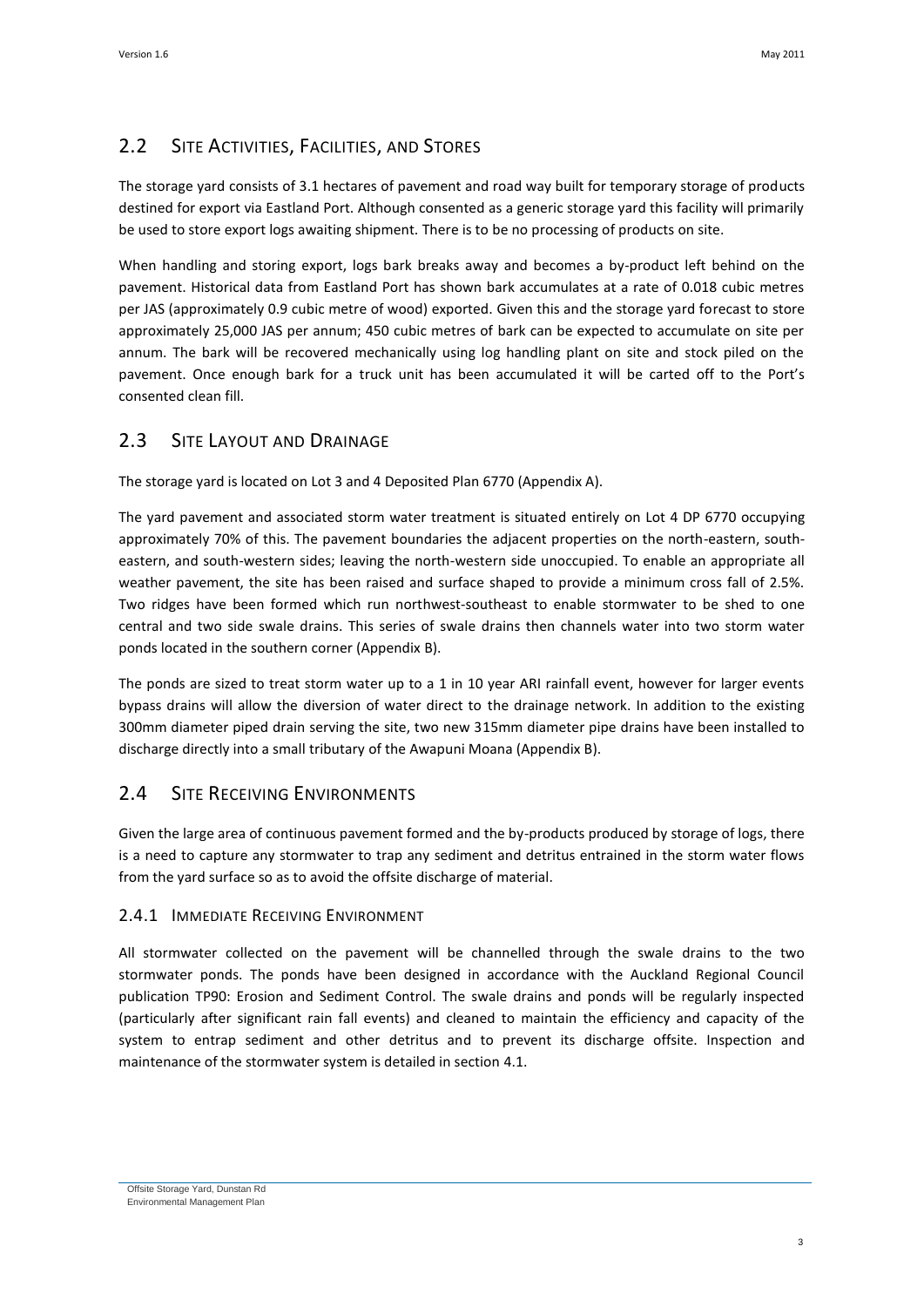#### 2.4.2 ULTIMATE RECEIVING ENVIRONMENT

After collection in the two storm water ponds, water will be moved via twin 315mmØ pipes to a small tributary of Awapuni Moana. Awapuni Moana is tidal water course modified to drain the adjacent agricultural land. Awapuni Moana migrates west into the Waipaoa River which then flows into Poverty Bay.

### <span id="page-7-0"></span>2.5 AUTHORISATIONS, CONSENTS AND PERMITS

The following consents were granted and must be complied with in order to manage and mitigate the potential effects of the storage yard. Consents are filed in Appendix C of this EMP.

#### 2.5.1 WATER PERMIT WP-2011-104292-01 AND WP-2011-104234-01

A Regional Water Permit was granted to divert floodwaters resulting from raised ground levels, discharge treated storm water from works site surface as a result of establishment activities.

This is granted under the following Regional Plan functions:

#### **TABLE 2-1 RESOURCE CONSENTS GRANTED FOR ESTABLISHMENT ACTIVITIES**

| <b>Instrument</b>                              | <b>Category</b>                                          | <b>Status</b>                             |  |
|------------------------------------------------|----------------------------------------------------------|-------------------------------------------|--|
| Act<br>Management<br>Resource<br>(S14(1))      | Diversion of floodwaters                                 | Innominate<br>(Discretionary<br>Activity) |  |
| Discharges Plan (Rule<br>Regional<br>6.5.3)    | Other liquid discharges                                  | Discretionary                             |  |
| Part Operative District Plan (Rule<br>5.20.3.4 | Alteration of ground level in F4<br>Flood Hazard Overlay | <b>Restricted Discretionary</b>           |  |

#### 2.5.2 WATER PERMIT DW-2011-104235-01

A Regional Water Permit was granted to discharge treated storm water shed from the pavement surface to Awapuni Moana, drain and onto and into ground water and ground water, and obstruct more than 33% of the floodway width over site.

This is granted under the following Regional Plan functions:

#### **TABLE 2-2 RESOURCE CONSENTS GRANTED FOR ESTABLISHMENT AND OPERATION ACTIVITIES**

| <b>Instrument</b>                                | <b>Category</b>                                          | <b>Status</b>                             |  |
|--------------------------------------------------|----------------------------------------------------------|-------------------------------------------|--|
| Act<br>Management<br>Resource<br>(S14(1))        | Diversion of floodwaters                                 | Innominate<br>(Discretionary<br>Activity) |  |
| Regional<br>Discharges Plan<br>(Rule<br>6.5.3)   | Other liquid discharges                                  | Discretionary                             |  |
| Part Operative District Plan (Rule<br>5.20.3.4)  | Alteration of ground level in F4<br>Flood Hazard Overlay | <b>Restricted Discretionary</b>           |  |
| Part Operative District Plan (Rule)<br>5.20.3.5) | Obstruction of F4 Floodway                               | <b>Restricted Discretionary</b>           |  |

Offsite Storage Yard, Dunstan Rd

Environmental Management Plan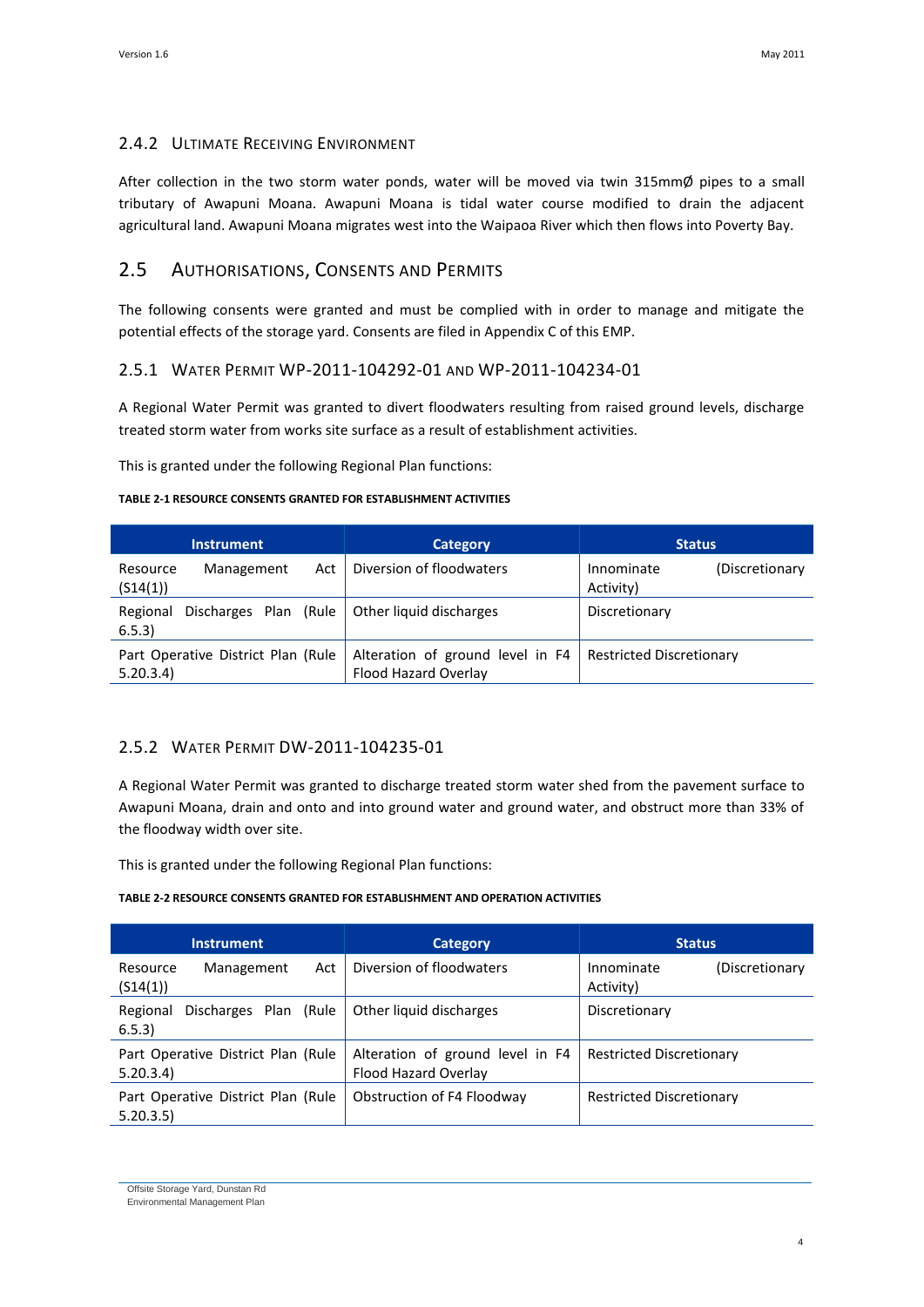### 2.5.3 DISTRICT LAND USE CONSENT PR-2010-104230-00

A District Land Use Consent was granted to establish and operate a cargo storage yard on Lot 4 Deposited plan 6770, and Lot 3 Deposited Plan 6770 (access only), within the Rural B Industrial Zone located at Dunstan Road, Gisborne, including Dispensations from rules for landscaping, yards and sealing of the access way, Operation of heavy vehicles during the day and night.

This is granted under the following District Plan functions:

#### **TABLE 2-3 RESOURCE CONSENTS GRANTED FOR ESTABLISHMENT AND OPERATION ACTIVITIES**

| <b>Instrument</b>       | Category    | <b>Status</b>                   |
|-------------------------|-------------|---------------------------------|
| <b>Yard Reduction</b>   | 19.4.8      | <b>Restricted Discretionary</b> |
| Outdoor Storage         | 19.14.9     | <b>Restricted Discretionary</b> |
| <b>Heavy Vehicles</b>   | 19.14.11(a) | <b>Restricted Discretionary</b> |
| Landscaping             | 19.14.13    | <b>Restricted Discretionary</b> |
|                         | 32.1(a)     |                                 |
|                         | 32.4(h)     |                                 |
| Activity classification | 19.17.2.1   | Controlled                      |
| Access way              | 15.3.4(d)   | <b>Restricted Discretionary</b> |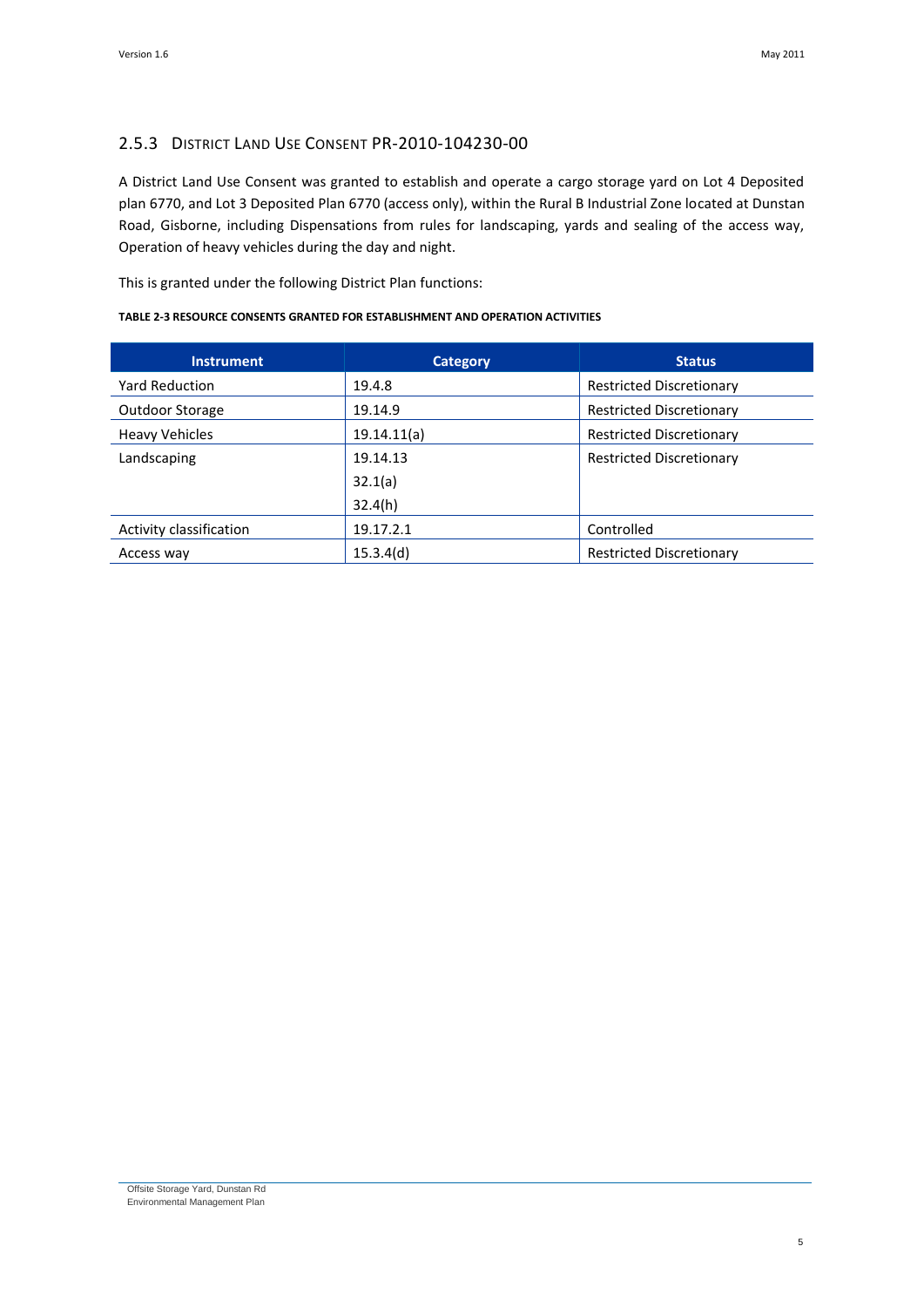## <span id="page-9-0"></span>3 RISKS AND CONTROLS

### <span id="page-9-1"></span>3.1 RISKS

The establishment and operation of the storage yard on this site presents several pollution or nuisance risks which have been addressed in the granted resource consents and subsequently control measures and/or response plans have been put in place.

Specifically the environmental risks associated with the operation of this storage yard are:

- impact on the water quality of natural water bodies through stormwater discharge or spillage of hazardous substances,
- impact on the water quality of groundwater through drainage of stormwater,
- dust nuisance effects on neighbouring properties,
- traffic impact on local roads,
- noise nuisance effects on neighbouring properties, and
- disturbance of archaeologically significant features.

#### SURFACE WATER AND GROUNDWATER QUALITY

Possible contaminants in the stormwater and the sources of these contaminants include:

- Bulk material from log handling (bark and wood chips).
- Organic load from log handling and breakdown of this material.
- Hydrocarbons from vehicle and machinery use.
- Heavy metals from vehicle use.
- Suspended solids (clay, silt, gravel, sand) from log handling and processing and vehicle tyres.

As the stormwater is discharged to the Awapuni Drain and drains into groundwater, these contaminants have the potential to impact the water quality of these features.

#### DUST NUISANCE EFFECTS

Dust has the potential to impact on human health and the amenity of property in the neighbouring vicinity.

Activities such as truck movements, log handling and storage may lead to the deposition of sediment on the yard surface. Sediment deposited on sealed public roads can also result in a dust nuisance. This sediment has the potential to be entrained in wind creating dust. There are five major factors which influence the potential for dust to be generated. These are:

- Wind speed across the surface. Dust emissions from exposed surfaces generally increase with increasing wind speed. However dust pick up by winds is only significant at wind speeds above 5 m/s.
- **Moisture content of the material.** Moisture binds particles together preventing them from being disturbed by winds or vehicle movements. Similarly, vegetated surfaces are less prone to wind erosion than bare surfaces.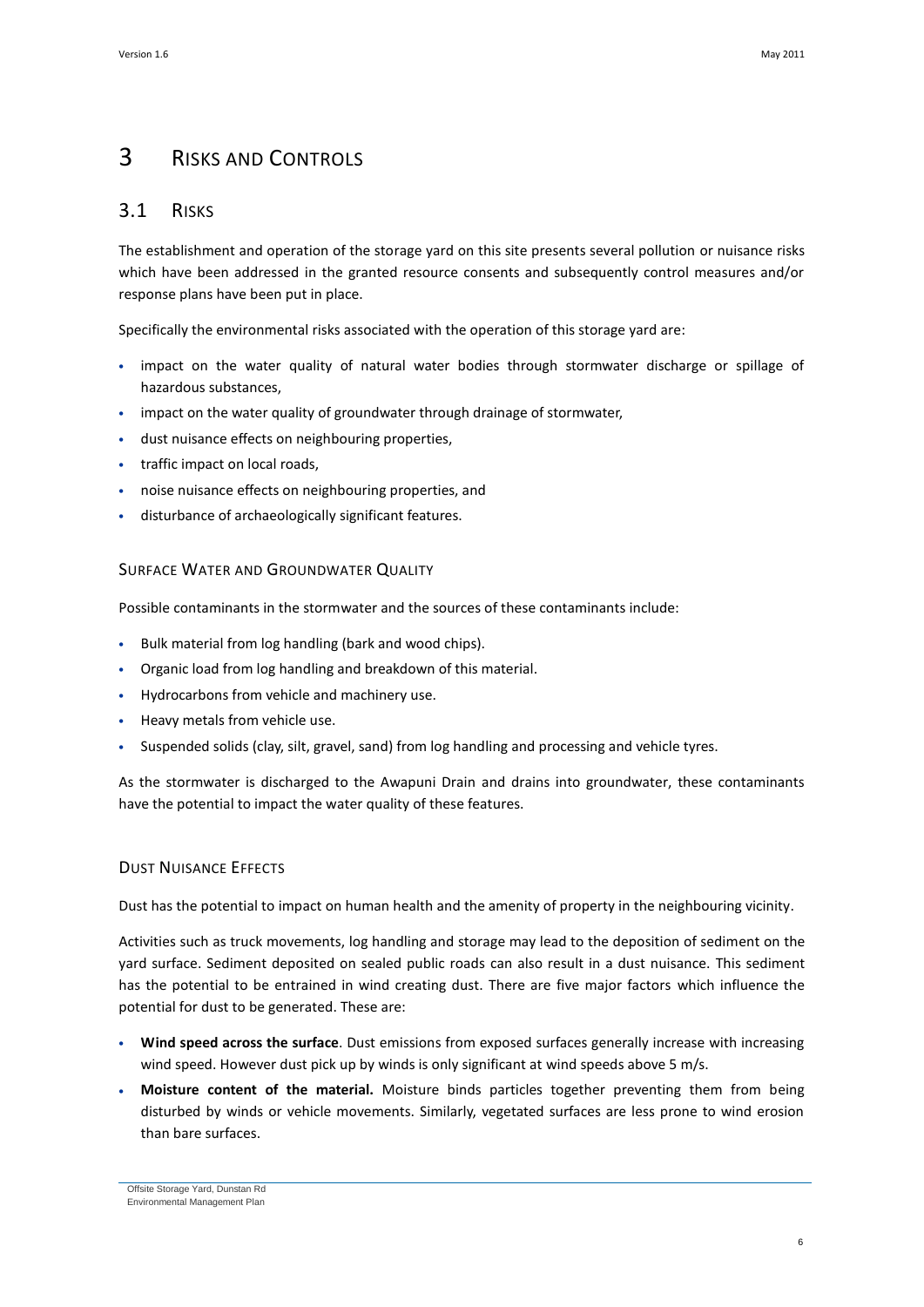- **The area of exposed surface.** The larger the areas of exposed surfaces the more potential there will be for dust emissions.
- **The percentage of fine particles in the material on the surface**. The smaller the particle size of material on an exposed surface the more easily the particles are able to be picked up and entrained in the wind.
- **Disturbances such as truck movements and unloading of logs**. Trucks travelling over exposed surfaces tend to pulverise any surface particles. Particles are lifted and dropped from rolling wheels and the surface. Dust is also sucked into the turbulent wake created behind moving vehicles.

To maintain compliance with consents, mitigation measures will be implemented to prevent dust emissions as detailed in section [0.](#page-13-0)

#### TRAFFIC NUISANCE EFFECTS

Excessive smoke and odour from diesel-fuelled trucks and other machinery could cause nuisance to neighbours under adverse meteorological conditions if vehicles and machinery are not well maintained. Failure to maintain air filters, fuel filters, and fuel injectors to manufacturers' specifications may cause excessive black smoke and objectionable odour.

Complaints could be generated by trucks traveling at excessive speed, using air breaks or using routes which create a noise disturbance to neighbours. The deposition of bark litter and other material on surrounding roads, specifically from trucks using the storage site, has the potential to impact on amenity and the environmental quality of the area.

#### NOISE NUISANCE EFFECTS

Noise will be generated on site by logging trucks transporting logs to and from the storage site, machinery used to handle the logs, and the use of chainsaws and other such machinery. Primary effects of noise relate to the annoyance and disturbance of people residing in neighbouring properties; this effect is increased at night.

Through the implementation of noise management controls detailed in section [0,](#page-14-0) EPL will keep the noise created from the onsite activities to a practicable minimum.

#### ARCHAEOLOGICAL IMPACTS

No archaeological sites have been recorded at the Dunstan Rd offsite storage yard and no sites were identified during construction. However there is the potential for the exposure of unrecorded archaeological sites that are below the ground surface. All archaeological sites, whether recorded or not, are protected under the Historic Places Act 1993 (HPA), and may not be damaged or destroyed unless an Authority has first been obtained from the NZ Historic Places Trust (NZHPT).

To minimise any impact on archaeological sites, the archaeological response plan set out in section [0](#page-14-1) will be followed if subsurface archaeological remains, human remains or taonga are exposed during the operation of the site.

Offsite Storage Yard, Dunstan Rd Environmental Management Plan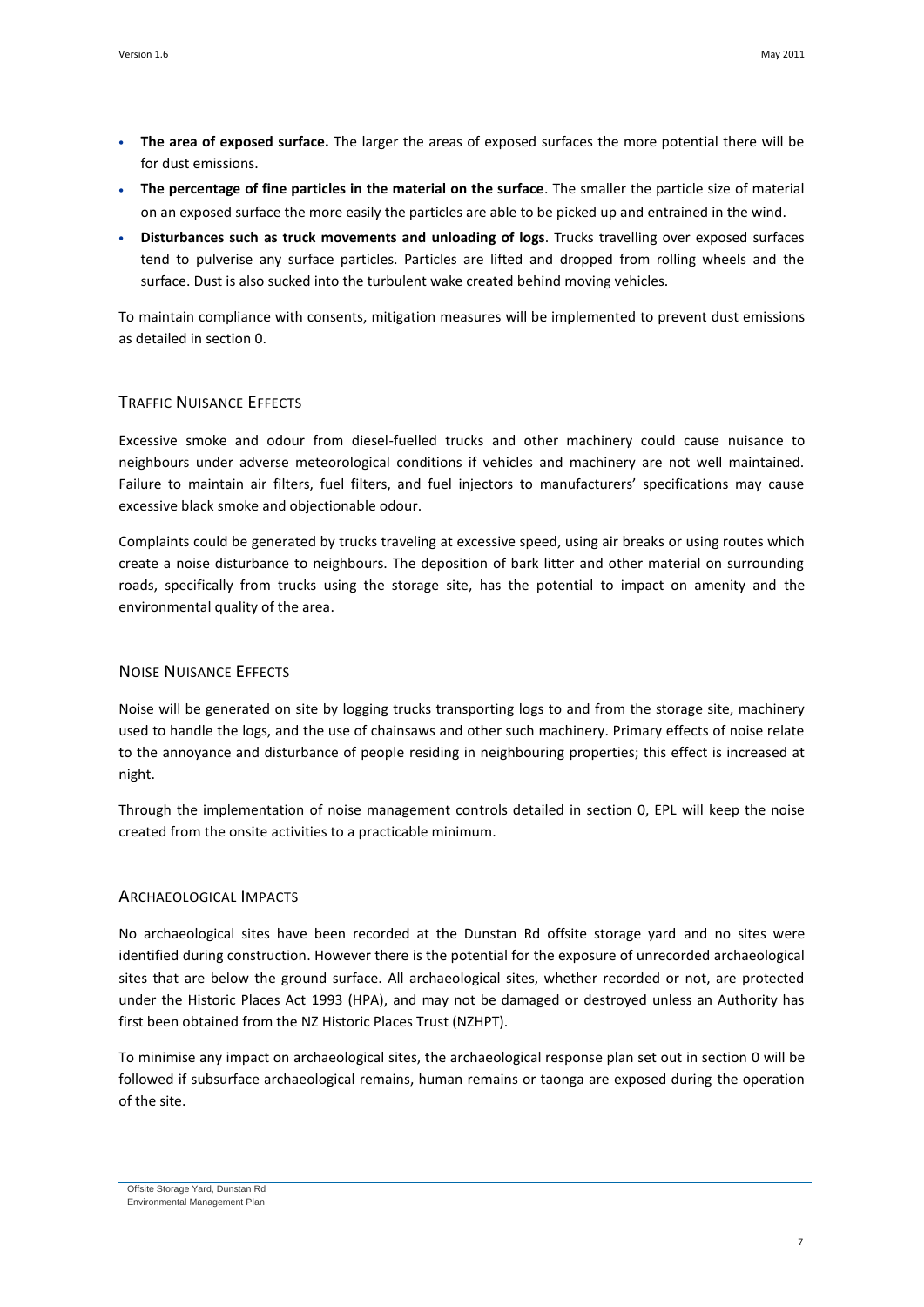## <span id="page-11-0"></span>3.2 ENVIRONMENTAL MANAGEMENT CONTROLS

The following section details the measures to be implemented in order to avoid remedy or mitigate the effects on the surrounding environment from the operation of the storage yard.

#### STORMWATER AND GROUNDWATER MANAGEMENT

Stormwater management will be implemented on site to prevent or minimise any adverse effects of the discharge on any water body beyond the boundaries of the site. The below measures will also be sufficient to ensure there is no significant detrimental effect on freshwater biological communities and the aquatic life of the receiving waters beyond the mixing zone boundary.

Regular inspection and maintenance, especially after rainfall events is important for the performance of the stormwater system and is detailed in detailed in sectio[n 4.1.](#page-17-1)

#### **SOURCE CONTROL**

As much as practicable, it is preferable to reduce contaminants at source. The following source control measures will be implemented on site:

- Provision of positive drainage to minimize opportunities for ponding (and formation of leachate).
- Regular recovery of bark and sediment from pavement to minimise the potential for entry into the stormwater system.
- Use of bunds to isolate and treat runoff from machinery permanently located in log yard
- Bunded refueling facilities.
- Implementation of the spill response plan detailed in sectio[n 0](#page-12-0)

Bark and sediment will be recovered from the pavement surface when required following inspection by the Site Manager. This will be undertaken by a loader which will scrape accessible areas. In the instance the storage site becomes empty of logs; a thorough bark recovery operation will take place.

#### **SWALES**

As runoff passes through the grassed swales onsite, contaminants are removed by the combined effects of filtration, infiltration, adsorption, and biological uptake. Vegetation also decreases the velocity of flow and allows for particulates to settle. The swale drains and ponds will be regularly inspected (particularly after significant rain events) and cleaned to maintain the efficiency and capacity of the system to entrap sediment and other detritus and to prevent its discharge offsite.

To minimize impacts on groundwater, swale maintenance and site management practices are important measures as stormwater will drain through the swales into the groundwater system.

#### **SEDIMENT RETENTION PONDS**

The swale drains will discharge into two ponds located at the south west corner. The ponds have been installed onsite to provide for the capture of sediments and detritus (log bark etc.) shed from the surface of the site as well as attenuating the effects of the discharge of stormwater generated by a 1:10 year storm event. The ponds will ensure that the volume of stormwater discharged from the site in a 1 in 10 year rain event is the same as the pre-development (current) discharge volume for a rain event of the same intensity.

Offsite Storage Yard, Dunstan Rd Environmental Management Plan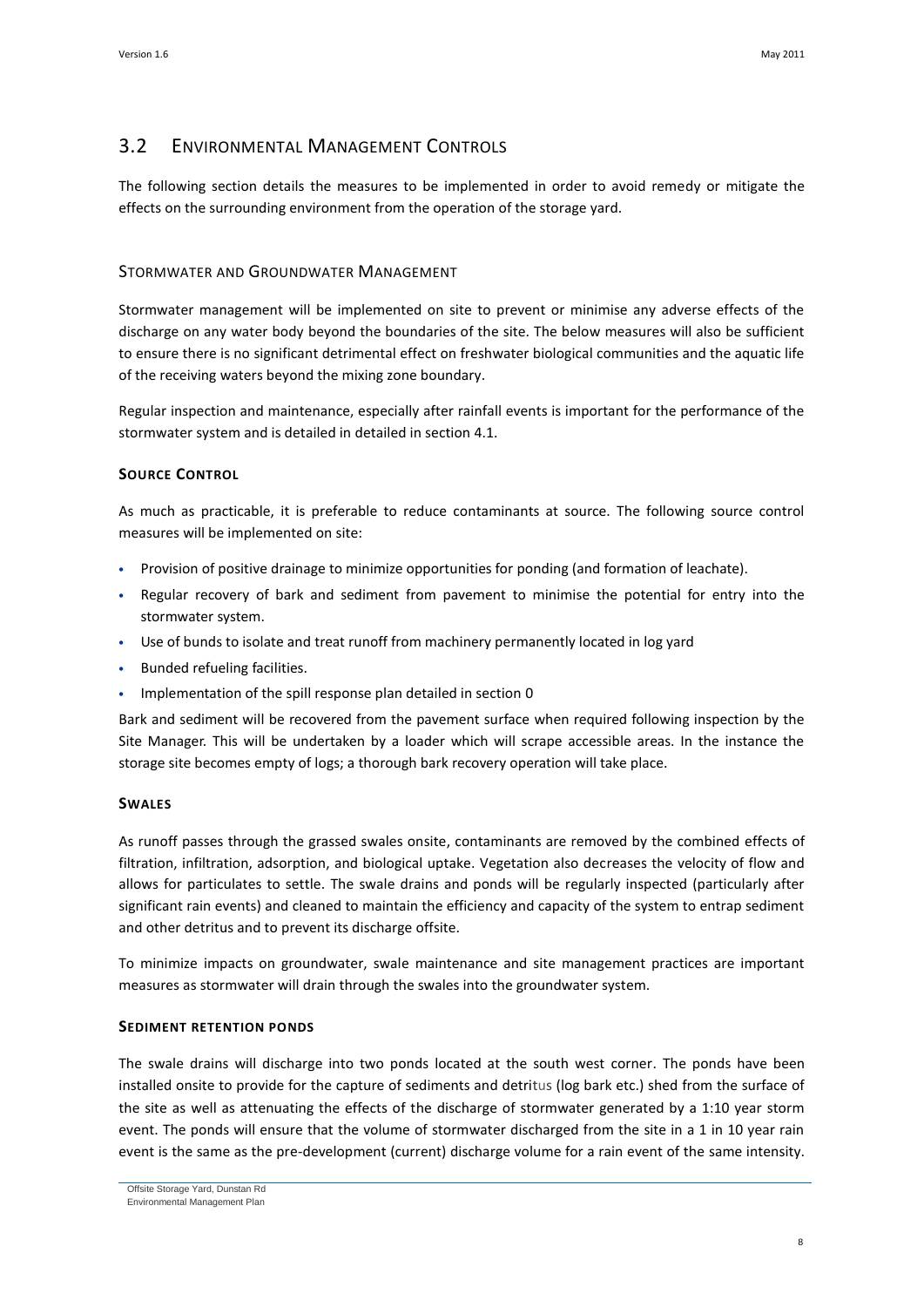For larger events bypass drains will allow the diversion of water direct to the drainage network The base the ponds and the pond inlet have been lined to prevent erosion and water infiltration into the groundwater system.

#### **OUTLETS**

In addition to the existing 300mmØ piped drain serving the site, two new 315mmØ pipe drains have been installed to discharging directly into a small tributary of the Awapuni Drain. The outlets have been armoured to prevent any erosion at or downstream of the discharge point and will be inspected annually to ensure this functions is being maintained. If erosion is present, the Site Manger will undertake remediation works.

#### **Site Operations**

To maintain compliance with resource consents, when practicable, the following practices will be implemented:

- The existing drainage easements within Lot 4 DP6770 serving Lot 2 DP7967 and Lot 2 DP6770 will be maintained. Operational activities shall be undertaken at all times to maintain the effectiveness of the tile drainage system. Damage (if any) or modification to the drainage system will be repaired or reinstated to an appropriate standard in consultation and agreement with the owners of the dominant tenements.
- Should the Council's Emergency Management or Rivers Control and Land Drainage Section provide sufficient warning of a significant rainfall event with potential to result in loose logs being carried offsite by floodwaters, all loose logs shall be secured onsite to minimise the potential for this
- The storage site may be used for the storage of hazardous substance including fuels and oils for the machinery used on site. These substances can become a pollutant if discharged to ground or water. Any use, storage, transportation and disposal of hazardous substances will be carried out in accordance with the Hazardous Substances and New Organisms (HSNO) Act 1996.

#### <span id="page-12-0"></span>EMERGENCY SPILL RESPONSE PLAN

In the instance onsite activities lead to the discharge of wastes or a potential contaminant to the natural water body offsite, the operator needs to take the immediate action to avoid, prevent or mitigate any adverse effects. These mitigation procedures allow the avoidance of any further or actual potential adverse effects to any downstream water body. The mitigation procedure is as follows:

- 1. Stop the spillage of waste or offending discharge at the source.
- 2. Isolate the spill from the drainage system via temporarily bunding of surfaces and blocking drains.
- 3. Utilise the emergency spill kit.
- 4. Clean up the spill using methods appropriate to the spilt material.
- 5. If the spill enters the treatment ponds, block of the outlet and drain the pond using a sucker truck and appropriately dispose contaminated water offsite.
- 6. Sample water quality if the spill has entered the drain.
- 7. Check the spill is totally cleaned up.
- 8. Remove temporary blocks from the drainage system.
- 9. Restock the spill kit.
- 10. Complete an SF-1000 incident investigation (filed in Appendix I).
- 11. Notify the GDC within 24 hours of the escape of the wastes or discharges.

Offsite Storage Yard, Dunstan Rd Environmental Management Plan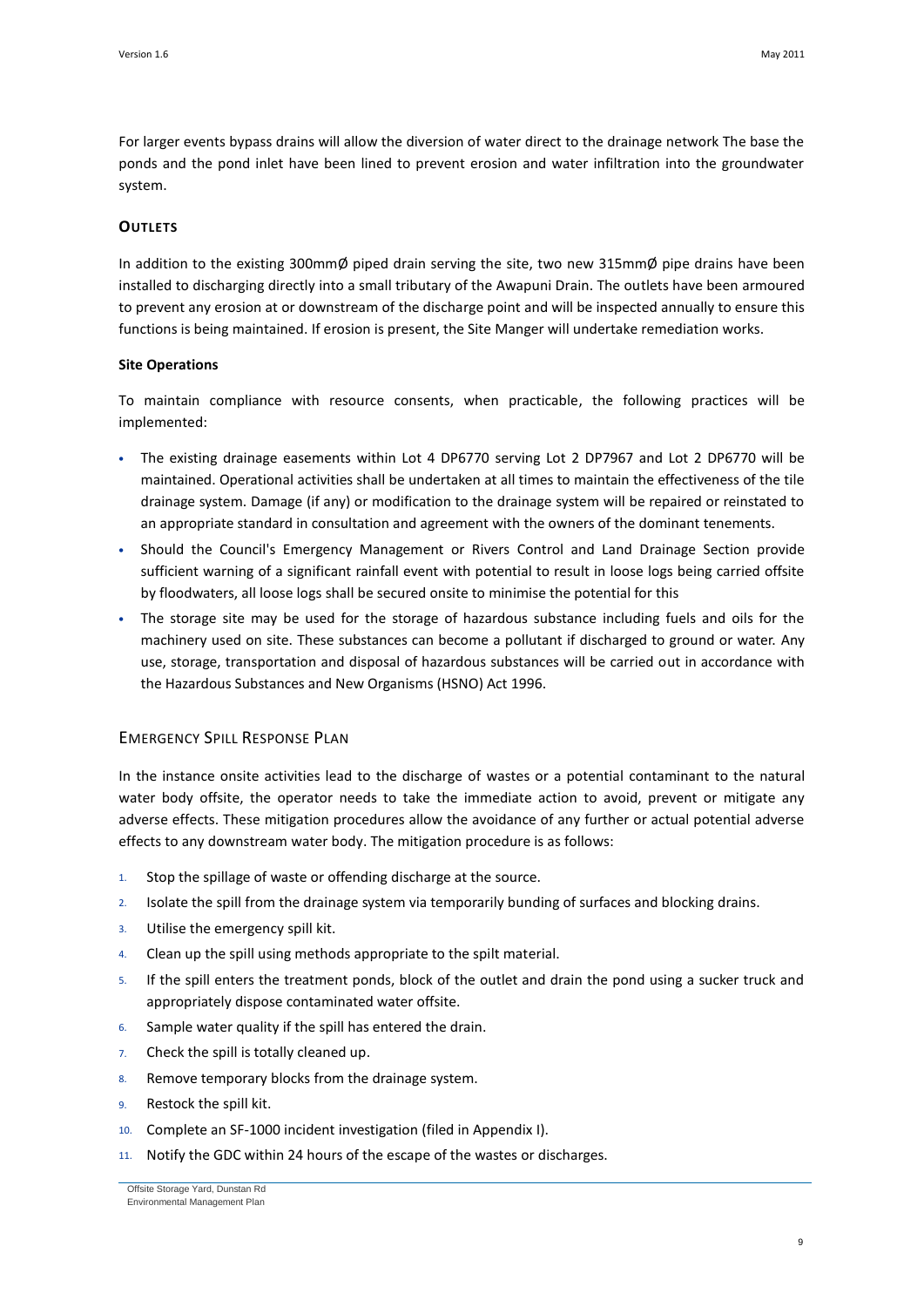- 12. GDC 24 hour pollution hot line 027 652 7919.
- 13. Complete an SF-800 Continuous Improvement Form (filed in Appendix J), within 24 hours of the incident.
- 14. Send copies of a written report to the GDC within seven days of the escape along with forms SF-800 and SF-1000. Detail the manner and cause of the escape and steps taken to control and prevent its reoccurrence.

#### <span id="page-13-0"></span>DUST MANAGEMENT

To maintain compliance with consent, dust management controls will be implemented to ensure there is no creation of dust or particulate discharge from the site which is offensive or objectionable at or beyond the boundary of the site.

To minimise sediment available for entrainment in wind and therefore dust emissions, regular sweeping of the vehicle access ways and the storage yard, where bare surfaces are available, will be carried out to pick up debris, bark and soil.

Watering of exposed surfaces and materials that may be disturbed is another method of control. Watering of surfaces is most effective when the water is applied prior to strong winds occurring and prior to particularly dusty activities commencing. The Site Manager is to take account of the daily forecast wind speed, wind direction and soil conditions before commencing an operation that has a high wind potential. Onsite stormwater ponds can be used source of water for dust suppression; otherwise water will need to be sourced offsite.

Bark stockpiles will have a limited height (<3m) and slope to reduce wind entrainment and will be orientated to maximise wind sheltering. Stockpiles are to be dampened or covered if they are producing visible dust emissions. If inactive for more than six months, the stockpiles will be vegetated and supplied adequate water to support optimum vegetation growth.

Wherever practical, exposed surfaces will be re-vegetated and existing vegetation will be maintained providing a natural barrier to wind entrainment of dust.

In the unforeseen event that the above measures are ineffective and dust is emitted beyond the site, the site manager shall inform the Councils Chief Environmental Health Officer within 24 hours of the dust emission.

#### WASTE MANAGEMENT

In the first instance, EPL shall reduce, reuse, or recycle waste to lessen the amount of waste requiring permanent disposal. If disposal is required the waste product is to be disposed of to an approved disposal facility as soon as practicably possible. If the waste remains on site for any period of time and has the potential to contaminate stormwater it must be contained through bunding. If the waste has the potential to create a dust nuisance the waste must be dampened down or covered.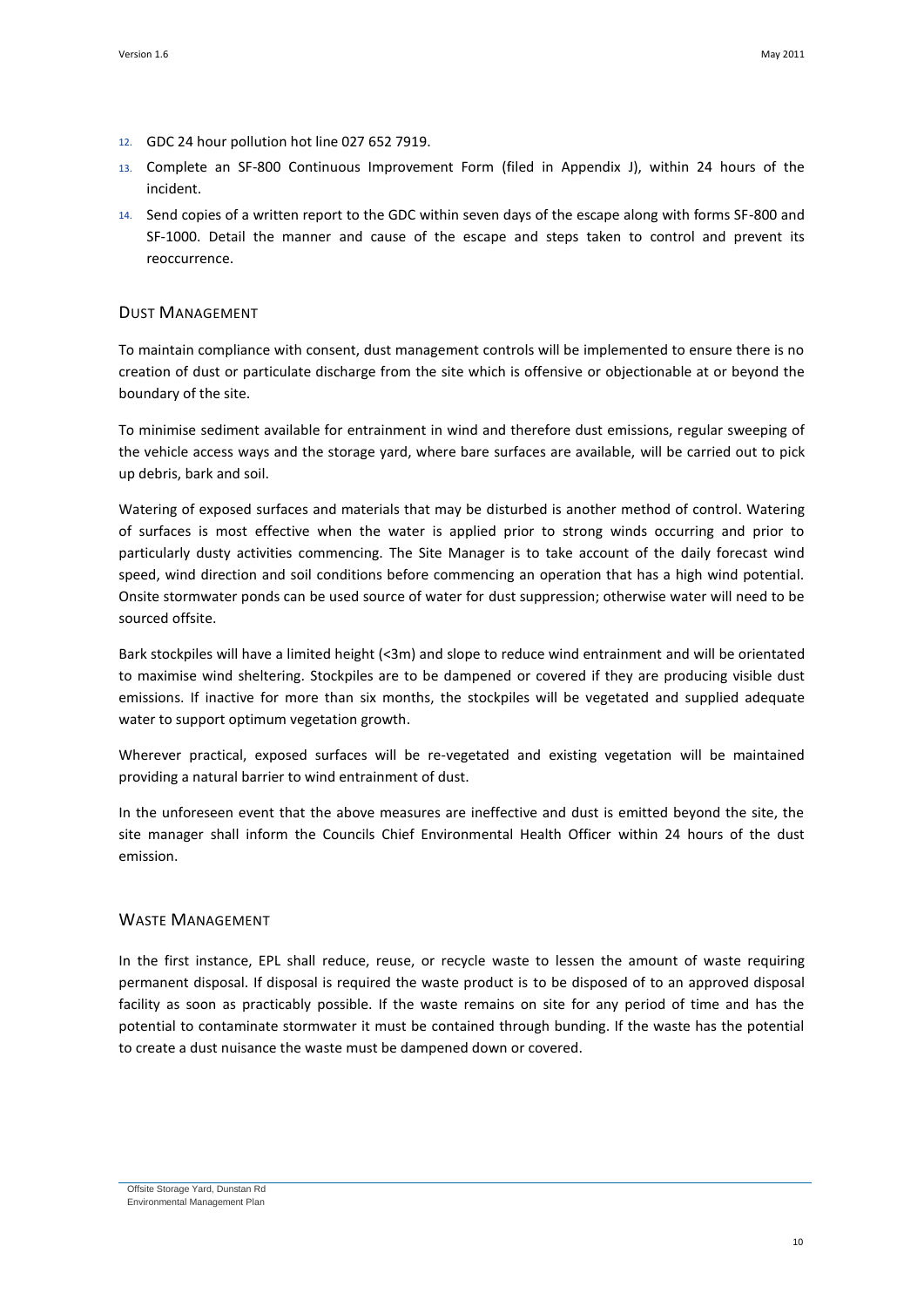#### TRAFFIC MANAGEMENT

The heads of agreement (or equivalent) with cartage and service operators and staff addressing traffic use of MacDonald road and Dunstan road is filed in Appendix D.

To minimise noise generated by traffic accessing the storage site via MacDonald and Dunstan Roads the following controls will be implemented:

- Speed limit of 30km/hr. on site for all vehicles;
- Non-use of air brakes; and
- Non-use of Willows Road by heavy vehicles visiting or departing the site.

Bark litter deposited by trucks using the storage site, within the road reserves of MacDonald and Dunstan Road, will be minimised through general onsite housekeeping including regular sweeping of onsite bark debris.

Mobile plant, both owned by Eastland Port and storage yard service providers, are required to have regular maintenance programmes to help mitigate any environmental risks they may pose including the emission of black smoke, odour and excessive noise. To prompt timely repairs and maintenance daily fleet checks are performed and recorded on all plant. This check list is shown in Appendix E**.**

#### <span id="page-14-0"></span>NOISE & VIBRATION MANAGEMENT

Noise onsite will be kept at a practical minimum through the implementation of the following controls:

- Noisy activities including the use of chainsaws to be programmed for daytime.
- All plant operating onsite during night-time shall be fitted with alternatives to tonal reversing alarms.
- Training of staff to work in least disruptive manner.
- Maintenance of yard seal to minimise surface roughness.
- Retention of vegetation on site where possible to provide natural noise barriers.
- Traffic management measures including:
	- Speed limits
	- Vehicle maintenance
	- Non use of airbrakes
	- Fixed truck routes on surrounding roads

In addition, mitigation listed in Condition 2, 3 and 4 of consent PR-2010-104230-00, has been implemented by EPL to further minimise the impact of noise and vibration on neighbouring properties.

#### <span id="page-14-1"></span>ARCHAEOLOGICAL RESPONSE PLAN

In the instance that archaeological features or deposits are exposed the following response plan will be implemented:

1. Operations shall cease in the immediate vicinity while an archaeologist is consulted to establish whether the remains are part of an archaeological site as defined under the Historic Places Act 1993.

Offsite Storage Yard, Dunstan Rd Environmental Management Plan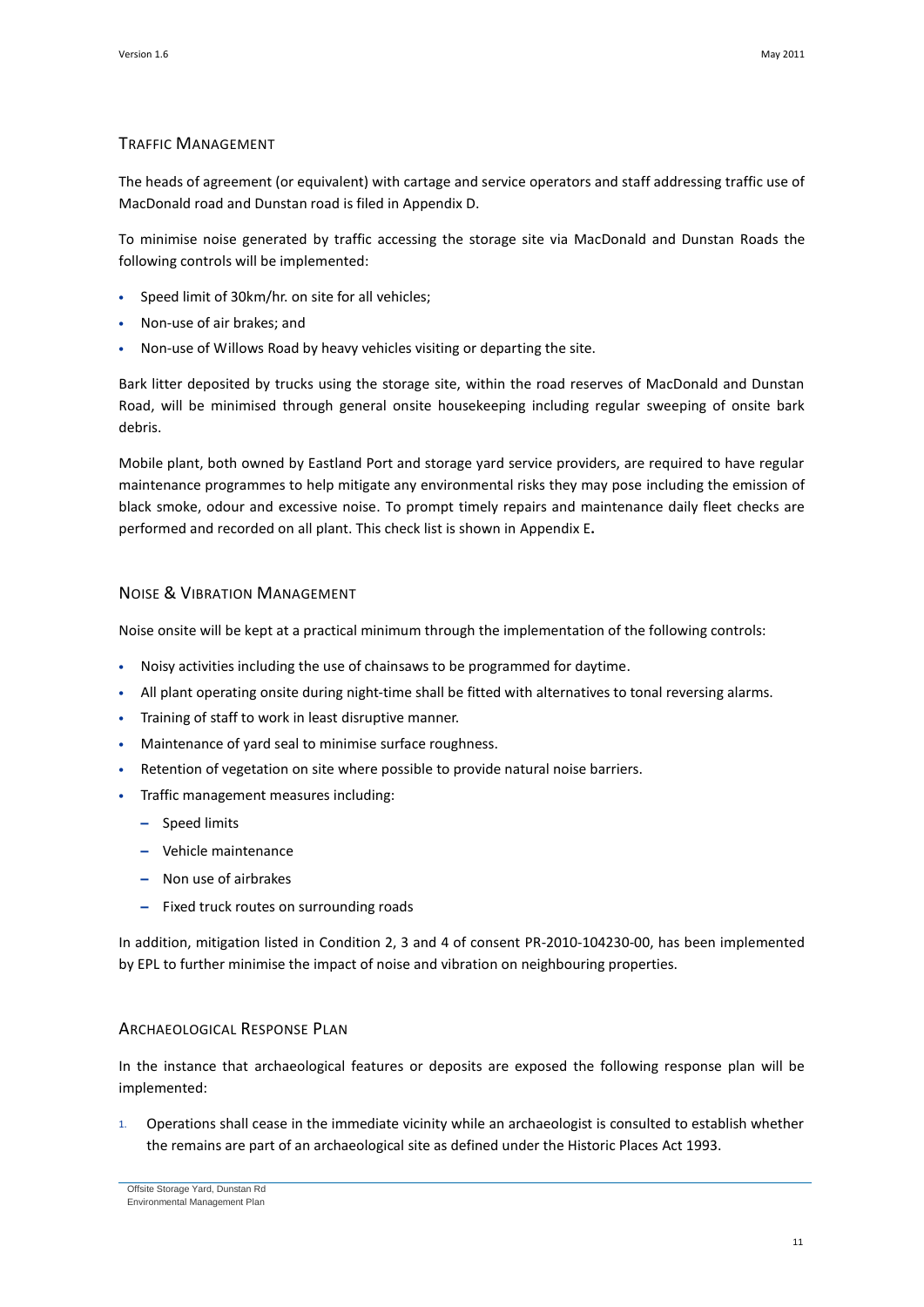- 2. If the archaeologist confirms that it is an archaeological site, the area of the site will be defined by the archaeologist and excluded from the operational area.
- 3. The NZHPT, the GDC and, if the site relates to Maori occupation, the designated tangata whenua representative(s) will be informed of the discovery.
- 4. The archaeological remains will be investigated and recorded using standard archaeological techniques in accordance with the conditions of an Authority granted by the NZHPT.
- 5. Operations can resume when the project archaeologist confirms that investigation and recording are completed.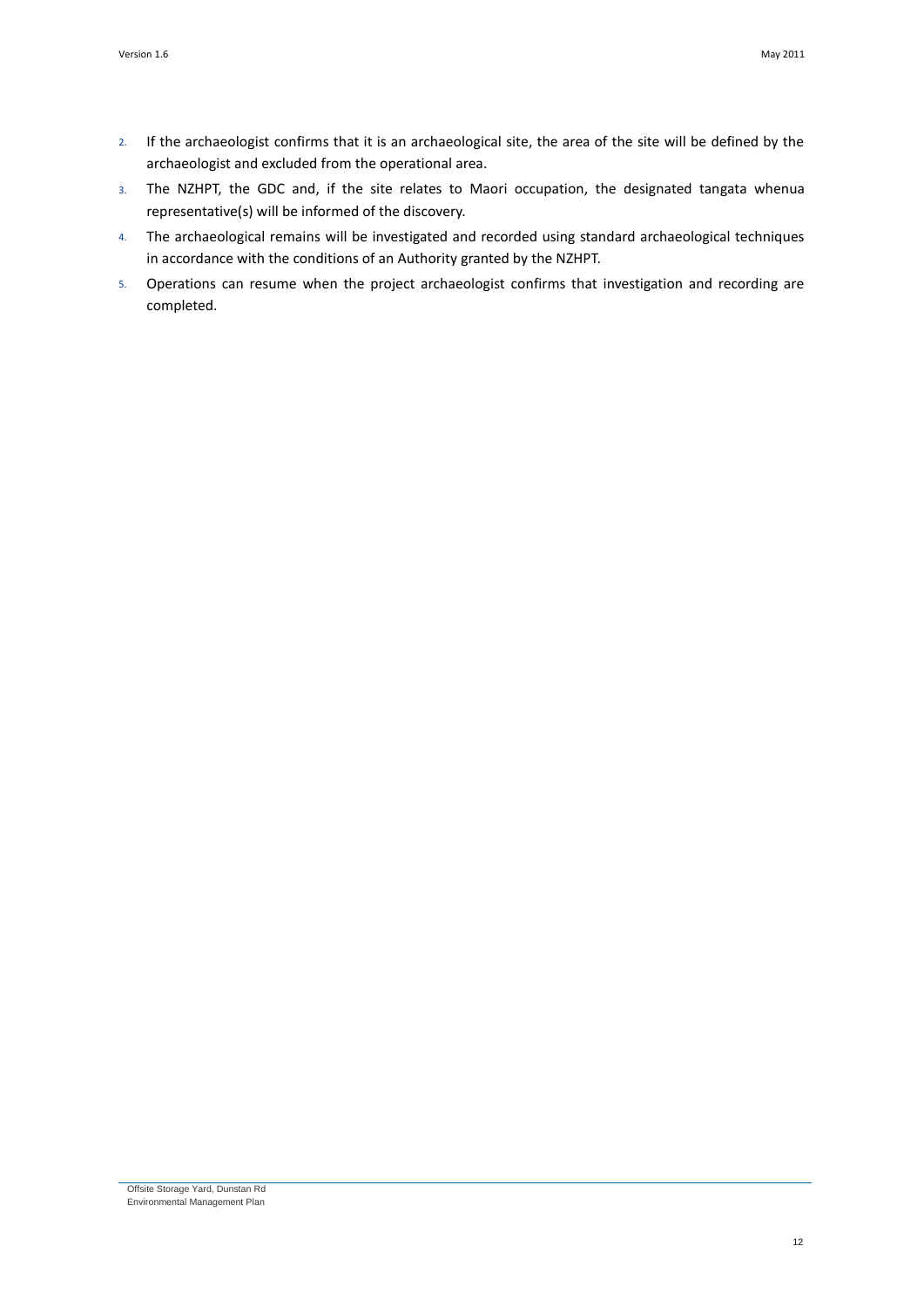### <span id="page-16-0"></span>3.3 ROLES AND RESPONSIBILITIES

Each person involved in the site operation has equal responsibility to strive to avoid, remedy or mitigate adverse environmental effects. There are three key groups with responsibility for environmental management of the site:

- Eastland Port as the site owner and holder of the resource consents;
- The contractors utilising the site; and
- The Gisborne District Council who audits the works and monitors compliance with resource consent conditions.

The environmental responsibilities for the site are allocated to the Site Manager. The Site Manager is responsible for directing activities and contractual relationships occurring within the Cargo Yard (see Figure 4.1) and therefore is responsible for the compliance of the resource consents filed in Appendix C.



#### **FIGURE 3-1 EASTLAND PORT MANAGEMENT STRUCTURE**

The Site Managers contact details are as follows:

| <b>Site Manager Name: Marty Bayley</b> |                                    |
|----------------------------------------|------------------------------------|
| Phone number: 027 544 2525             | Email: marty.bayley@eastland.co.nz |

In the instance the Site Manager cannot be contacted, contact the Eastland Port office on (06) 868 5129.

The environmental responsibilities are to be conveyed through education and training of Port procedures, and enforced through contractual obligations on all Eastland Port employees, contracted service providers, and port users.

All parties, Port employees, contracted service providers, and cargo yard users, will be aware of the emergency response procedures through employment inductions, education, and training if required.

It will be the Site Manager's responsibility to monitor and direct this environmental management programme for the storage yard. This will include inspection and maintenance programmes of both the storage yard and stormwater system, and monitoring the stormwater quality.

The Site Manager will facilitate the access of Council representatives to the relevant parts of the site for the purpose of carrying out inspections, surveys, investigations, tests, measurements or taking samples.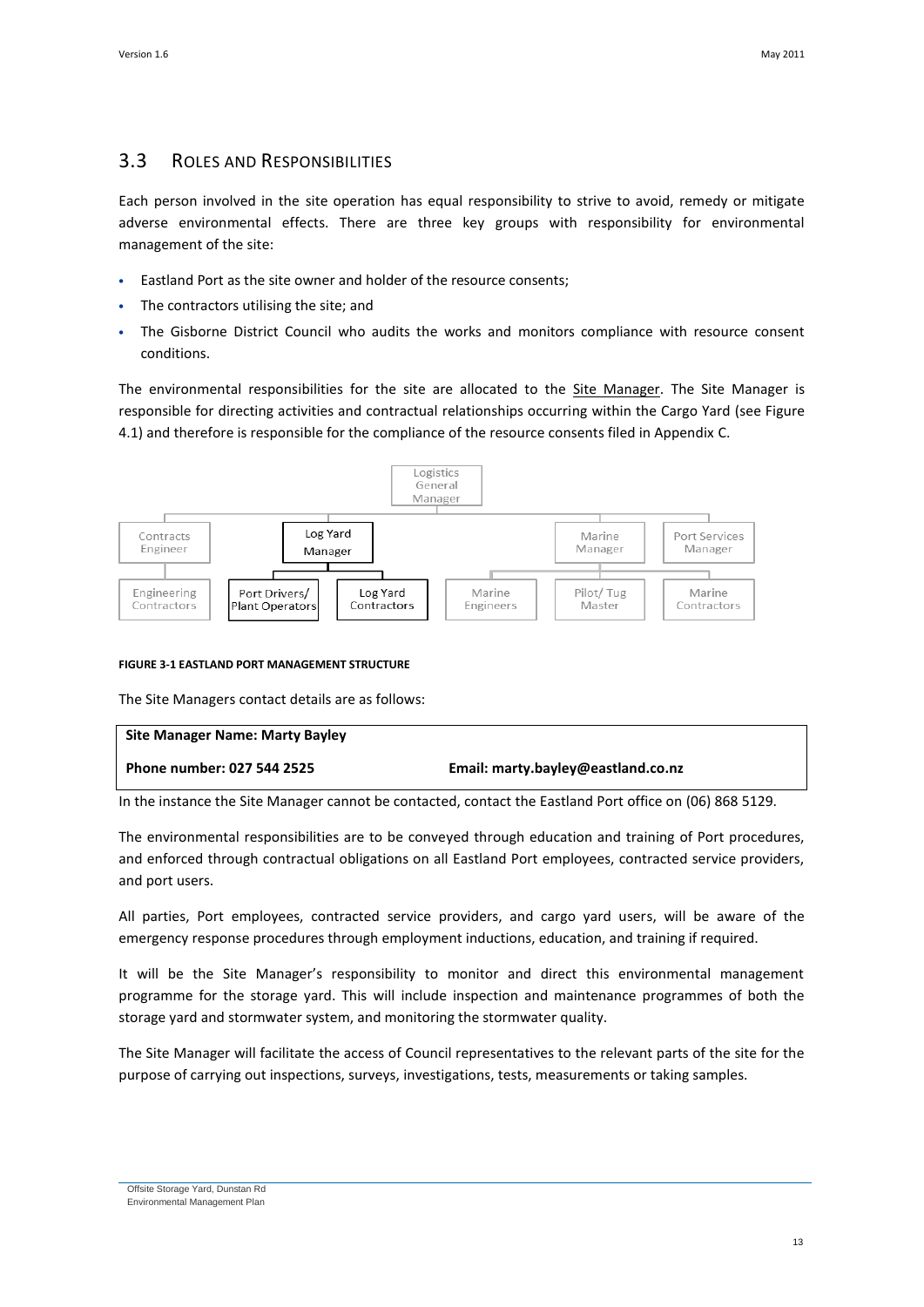## <span id="page-17-0"></span>4 PROGRAMMES AND SYSTEMS

### <span id="page-17-1"></span>4.1 INSPECTION AND MAINTENANCE PROGRAMME

Weekly inspections of the site shall be undertaken to check that the facility is operating efficiently and complying with resource consents. A program that lists weekly and bimonthly maintenance procedures is included in Appendix E.

Regular maintenance of the stormwater system is important to check that the facilities are operating efficiently. The site manager shall utilise stormwater management inspection forms filed in Appendix F.

#### INSPECTIONS FOLLOWING RAINFALL EVENTS

As soon as practicable after any rainfall events exceeding **25mm in a 24 hour period,** the Site Manager shall inspect the stormwater retention pond and culvert outlets to ascertain if a discharge from the site is occurring.

Rainfall data will be taken from reported values of the GDC Waipaoa River/ Matawhero Bridge gauge (<http://www.gdc.govt.nz/site-report/#rainfall> ). This gauge is located approximately 4.2 km from the site.

Should a discharge be apparent into the tributary leading to the Awapuni Drain the discharge shall be assessed for all of the following characteristics:

- Production of any conspicuous change in the colour or clarity of the receiving waters after reasonable mixing;
- Any conspicuous floatable or suspended materials;
- Scums or foams on receiving waters;
- Any emission of objectionable odour in the receiving waters; and

Should any of these characteristics be detected, the Site Manager shall:

- a) Inspect the cargo storage yard, and associated stormwater infrastructure to determine the possible cause; and
- b) Identify those steps required to rectify those effects; and then
- c) within 2 working days, liaise with the Council's Water Conservation Section and provide, to its satisfaction, the following information:
	- I. The extent of the apparent effects;
	- II. The inferred cause of the apparent effects;
	- III. The means that EPL proposes to rectify the situation (including the possible mitigation involving construction and operation of the reed bed on the south-eastern boundary as identified in the rebuttal evidence of Mr Appleby dated 4/08/10;
	- IV. Any additional monitoring requirements;
	- V. Frequency of reporting on rectifying the situation.

The Site Manager shall implement the agreed rectification measures, and continue to liaise with the Council until all steps in the rectification process have been fully completed to its satisfaction.

Offsite Storage Yard, Dunstan Rd Environmental Management Plan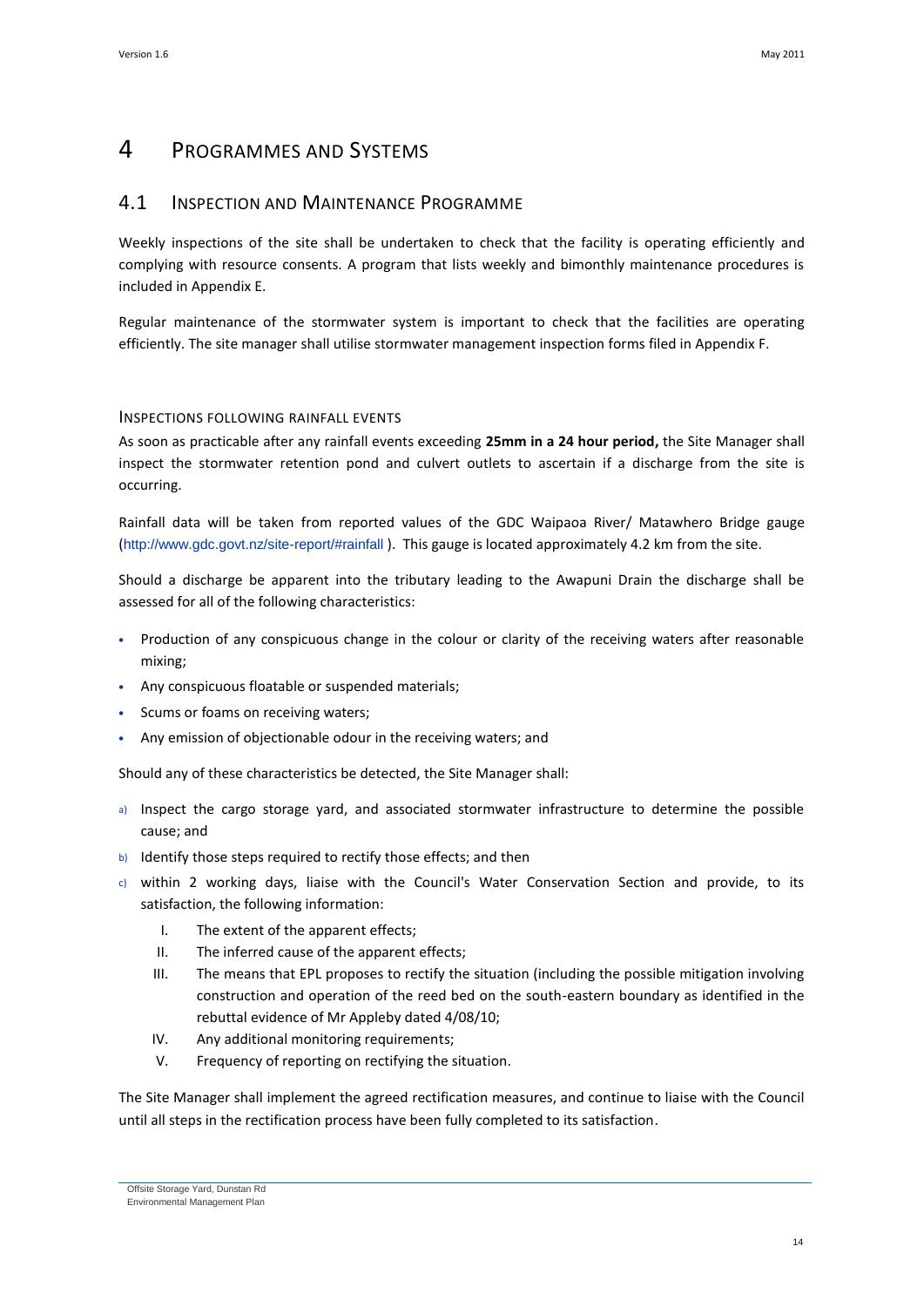Any procedures identified to avoid remedy or mitigate the effects of any fugitive discharge, or to minimise the potential for any further fugitive discharge, shall be fully implemented and shall remain in force for such time as the actual and potential effects of the discharge are rendered no more than minor.

To maintain compliance with condition 32 of consent WP-2011-104234-01, subsequent to significant rainfall events the facilities infrastructure including the stormwater retention ponds, yard drainage and culverts shall be inspected and reinstated as necessary to achieve the same protective levels and dimensions as were in place prior to the event.

### <span id="page-18-0"></span>4.2 ENVIRONMENTAL MONITORING PROGRAMME

#### 4.2.1 STORMWATER QUALITY MONITORING

A stormwater quality monitoring programme will be put in place to ascertain whether the discharge from the site may be causing an adverse effect on any water body beyond the boundaries of the site. The monitoring programme involves the collection and examination of stormwater samples to be carried out once every two months.

In the event that one or more of the concentrations of the contaminants exceeds a set allowable limit, a source identification investigation will be undertaken in order to ascertain the part of the site that is causing the elevated concentrations.

#### **FREQUENCY**

The stormwater quality monitoring programme will be undertaken throughout the operation of the cargo storage yard. Regular monitoring will consist of collecting water samples on a two monthly basis. Samples are to be taken when runoff generated from the cargo storage yard is being discharged to the Awapuni Drain. Should environmental conditions exist where no significant runoff is generated from the cargo storage yard enabling a sample to be taken within the two month period, an addition sample shall be taken during the next sampling period.

The frequency of monitoring may be reviewed annually, following receipt by the Council of Eastland Port's report results of the previous year's monitoring results.

#### **SAMPLING METHODOLOGY**

A stormwater sample will be collected at the stormwater retention ponds culvert outlets prior to it entering the Awapuni Drain. A second sample shall be collected in the Awapuni Drain 10 metres downstream of the confluence within the tributary drain (the mixing zone boundary and surface water compliance point). A third sample shall be taken 10 metres upstream of the confluence of the tributary in the Awapuni Drain.

The water samples must be collected and handled according to established procedures. Appropriate sample bottles must be used to collect the water samples. These should be acquired from the testing laboratory (where the samples are to be analysed) prior to each sampling event. Care should be taken such that no cross contamination occurs during both handling and storage of the sample bottles. During the sampling event, care must also be taken to minimise personal contact with the rim of the sampling bottle and its interior, including the lid.

Offsite Storage Yard, Dunstan Rd Environmental Management Plan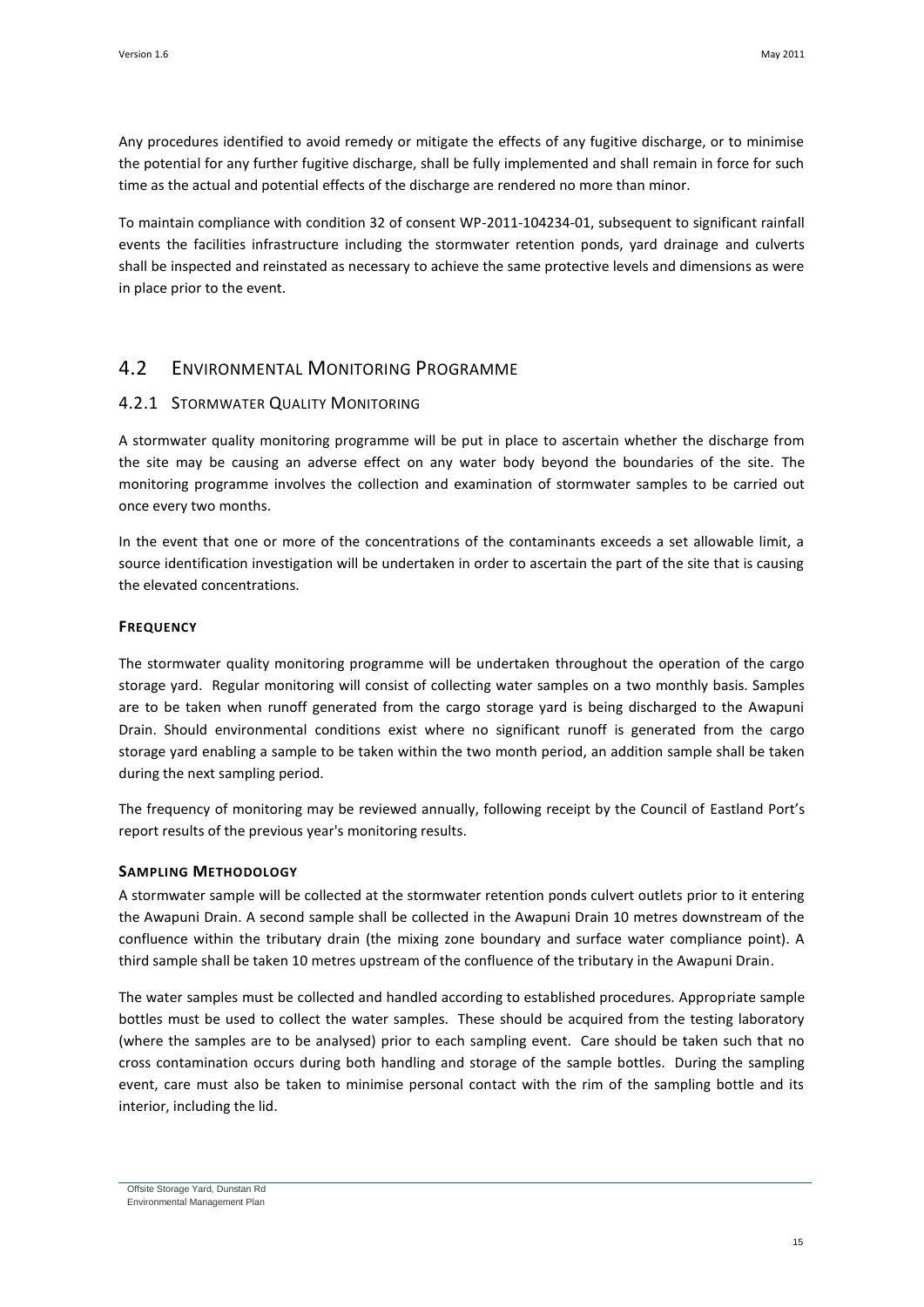#### **FIELD SHEETS**

An appropriate field sheet should be filled in during each sampling event in order to have a direct record of information which will assist in interpretation of the results. A sample field sheet is given in Appendix I. These should record the following information:

- Sample site location/site identification
- Date, time sample is taken
- Sample identification number
- Samplers name
- Any other relevant information or observations (i.e. changes in water colour, any visible sediment plumes in the receiving environment, the presence of debris or conspicuous objects etc.)

Each sample collected should be assigned a unique identification number which should be noted on the field sheet. Each sample bottle should be marked on the outside (with a waterproof marker) with the date and time when the sample was taken, the sample site location and an assigned unique sample identification number.

#### **SAMPLING SITE LOCATIONS**

Each two monthly sampling event will be undertaken by collecting samples at the following three locations:

- Stormwater retention ponds culvert outlets prior to it entering the Awapuni Drain.
- 10m downstream of the confluence of the tributary in the Awapuni Drain.
- 10m upstream of the confluence of the tributary in the Awapuni Drain.

#### **STORMWATER SAMPLE ANALYSIS**

The water samples must be sent to an IANZ accredited laboratory or equivalent for analysis. The operator must request bottles from the testing laboratory for the collection of the stormwater samples prior to sampling. All sampling must be collected and handled according to the testing laboratories established procedures which shall be in accordance with Standard Methods for the examination of Water and Wastewater prepared and published jointly by:

- American Public Health Association
- American Water Works Association
- Water Pollution Control Federation (21 $<sup>st</sup>$  or newer edition)</sup>

#### **MONITORED PARAMETERS**

The analyses undertaken on the samples collected as part of this stormwater monitoring programme are to include pH, total suspended solids, total petroleum hydrocarbons (TPH), total tannins, total nitrogen, biological oxygen demand (BOD<sub>5</sub>), dissolved oxygen (DO), conductivity and total resin acids. These required indicators are to be analysed to determine whether elevated levels of contaminants are present in the stormwater runoff. The logs stored and stockpiled on site are untreated so copper and zinc levels are not analysed.

#### **TRIGGER VALUES**

The results of the stormwater sample analyses are to be compared against the limits at the 10m downstream surface water compliance point ('compliance sample') given in [Table 4-1](#page-20-0)

Offsite Storage Yard, Dunstan Rd

Environmental Management Plan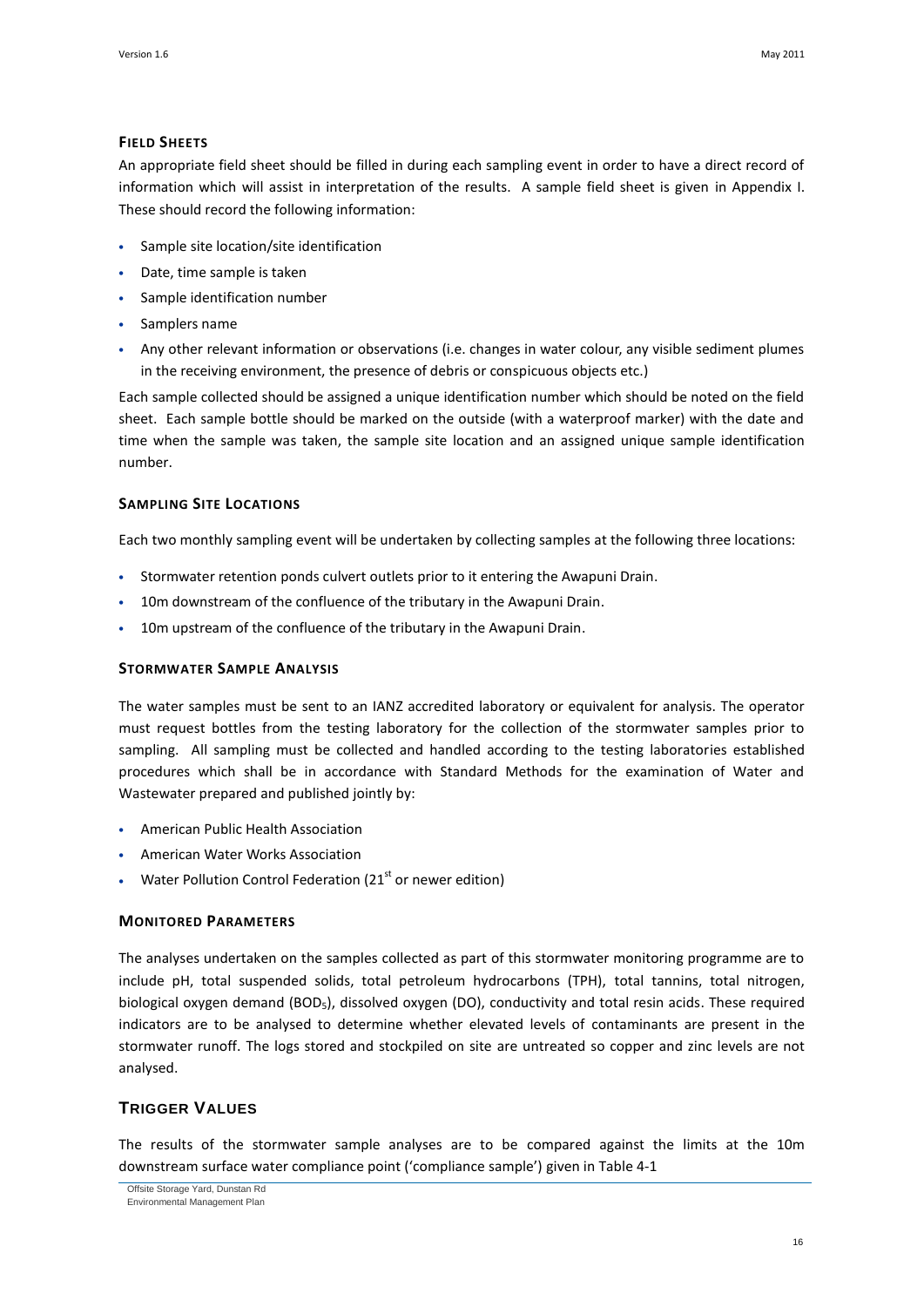| <b>Parameter</b>         | Limit (10m below confluence)   | <b>Units</b>     |
|--------------------------|--------------------------------|------------------|
| рH                       | $6.5 - 8.5$                    | -log $(H^+)$     |
| Suspended solids         | 100 mg/l above background site | $g/m^3$          |
| BOD <sub>5</sub>         | 20                             | $g/m^3$          |
| <b>TPH</b>               | 15                             | $g/m^3$          |
| <b>Total Tannins</b>     | $\ast$                         | $g/m^3$          |
| <b>Total Nitrogen</b>    | 0.4                            | $g/m^3$          |
| DO                       | Not less than 80%              | total saturation |
| Conductivity             | 0.3                            | mS/cm            |
| <b>Total Resin Acids</b> | 0.06                           | $g/m^3$          |

#### <span id="page-20-0"></span>**TABLE 4-1 PARAMETER TRIGGER VALUES FOR THE 10M DOWNSTREAM SURFACE WATER COMPLIANCE POINT**

#### **INTERPRETATION OF THE RESULTS**

The operator should compare the test results against the applicable trigger values for the compliance sample, identify any exceeded levels and take appropriate action where required. In addition, a test report must be provided to GDC no later than 21 working days after the sample collection has occurred.

#### **SOURCE IDENTIFICATION INVESTIGATION MONITORING PROGRAMME**

If a sampling result shows a parameter limit is exceeded at the receiving environment compliance sampling point the Council shall be immediately notified of that exceeded levels and the results of the water sampling shall be forwarded in writing to the Council within 24 hours. A further sample shall be taken for the failed test parameter at the next available time that there is sufficient runoff to enable sampling to occur unless otherwise directed by the Council.

The Site Manager shall also:

- a) Immediately inspect the cargo storage yard, stormwater retention ponds and culverts for any signs that may identify possible causes of non-compliance,
- b) If the second sample results also exceed a parameter limit then carry out another sampling and analysis for that parameter at the next available discharge event.
- c) Re-inspect the cargo storage yard, stormwater retention ponds and culverts immediately for any signs of the possible cause of the contamination.

Eastland Port shall also liaise with the Council and shall:

- (i) Identify and provide the extent of the non-compliance;
- (ii) Identify and provide the inferred cause of the non-compliance;
- (iii) Develop proposals for on-going monitoring;
- (iv) Develop proposals to rectify the non-compliance,
- (v) Implement any necessary modifications to the treatment system or other remedial action required by the Council within agreed timeframes.

Offsite Storage Yard, Dunstan Rd Environmental Management Plan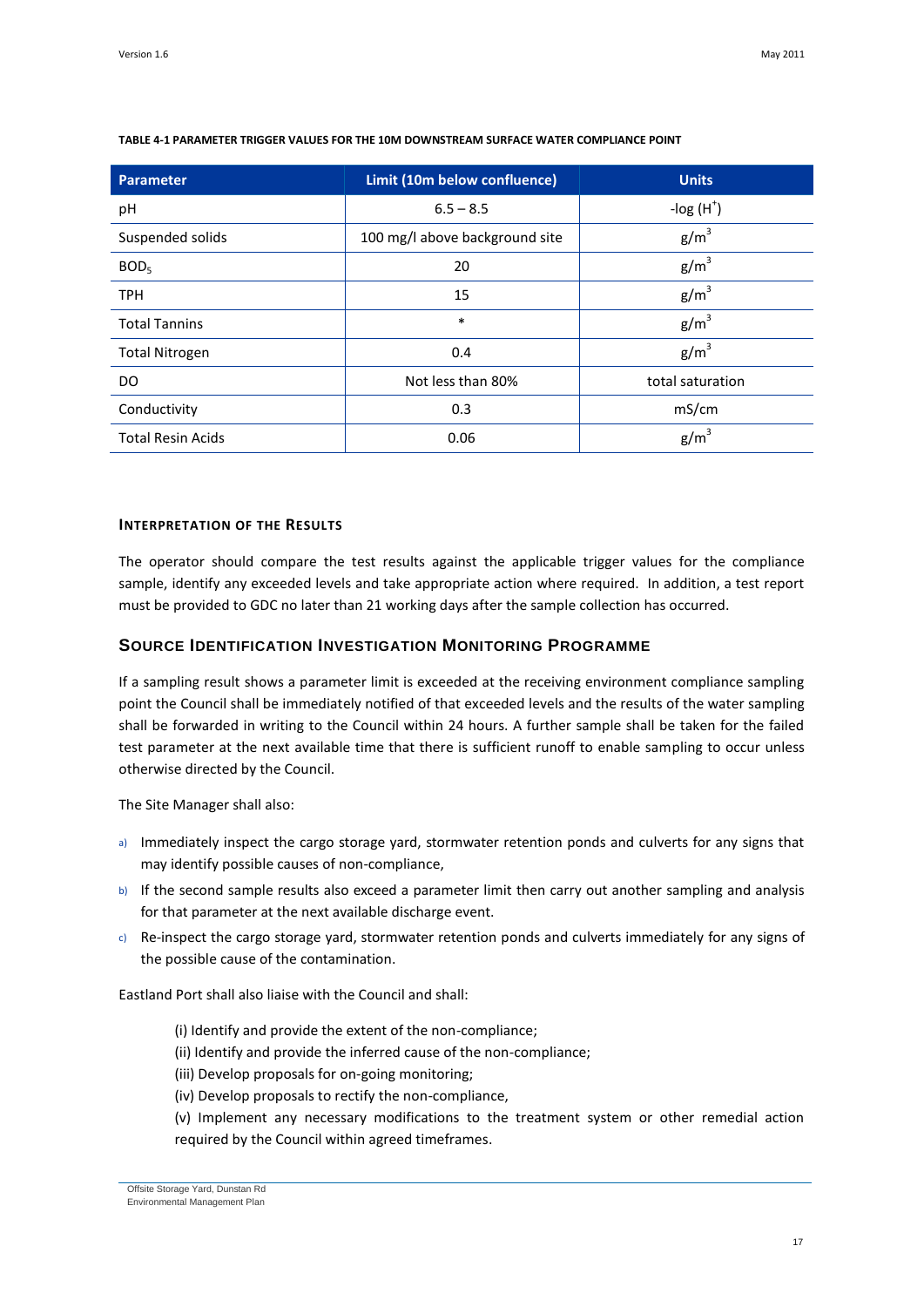#### 4.2.2 GROUNDWATER QUALITY MONITORING

A groundwater monitoring programme will be put in place to ascertain whether the discharge from the site onto and into the ground and groundwater has had a significant adverse effect on the receiving groundwater environment. The monitoring programme involves the collection and examination of groundwater samples twice annually and comparison with background groundwater quality samples taken prior to onsite construction.

In the event that one or more of the concentrations of the contaminants exceeds a set allowable limit, a source identification investigation will be undertaken in order to ascertain the part of the site that is causing the elevated concentrations.

#### **SAMPLING METHODOLOGY**

The groundwater quality monitoring programme will be undertaken twice annually throughout the operation of the cargo storage yard. Groundwater (background) samples shall be taken from each monitoring bore within the site and also at the sump tile drainage outlet from beneath the site once during the month of February and the other during the month of August.

Initially background groundwater quality samples of the sump tile drainage shall be taken on at least 3 separate occasions prior to commencement of any onsite construction.

The water samples must be collected and handled according to established procedures. Appropriate sample bottles must be used to collect the water samples. These should be acquired from the testing laboratory (where the samples are to be analysed) prior to each sampling event. Care should be taken such that no cross contamination occurs during both handling and storage of the sample bottles. During the sampling event, care must also be taken to minimise personal contact with the rim of the sampling bottle and its interior, including the lid.

#### **FIELD SHEETS**

An appropriate field sheet should be filled in during each sampling event in order to have a direct record of information which will assist in interpretation of the results. A sample field sheet is given in Appendix I. These should record the following information:

- Sample site location/site identification
- Date, time sample is taken
- Sample identification number
- Samplers name
- Any other relevant information or observations (i.e. water colour, any visible sediment, conspicuous odour etc.)

Each sample collected should be assigned a unique identification number which should be noted on the field sheet. Each sample bottle should be marked on the outside (with a waterproof marker) with the date and time when the sample was taken, the sample site location and an assigned unique sample identification number.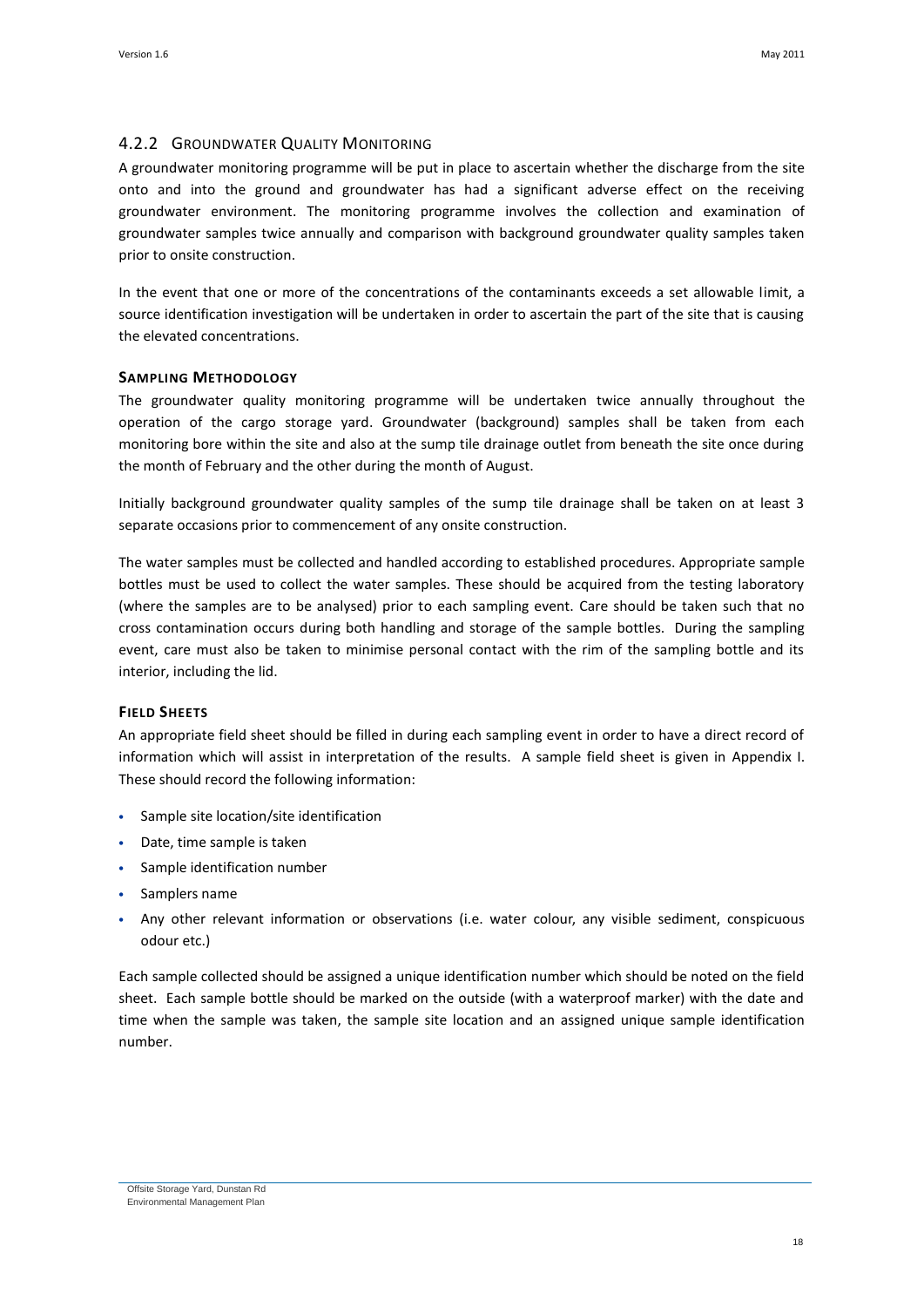#### **SAMPLING SITE LOCATIONS**

Groundwater samples will be taken from two groundwater monitoring bores which have been installed into the water table. The two bore locations have been marked on a plan filed in Appendix B. The bores are located within the cargo storage yard site at the most practical south-easterly point; and the other at the most practical north-westerly point. A sample from the tile drainage sump located on the south-eastern boundary is also required.

#### **GROUNDWATER SAMPLE ANALYSIS**

The water samples must be sent to an IANZ accredited laboratory or equivalent for analysis. The operator must request bottles from the testing laboratory for the collection of the groundwater samples prior to sampling. All sampling must be collected and handled according to the testing laboratories established procedures which shall be in accordance with Standard Methods for the examination of Water and Wastewater prepared and published jointly by:

- American Public Health Association
- American Water Works Association
- Water Pollution Control Federation ( $21<sup>st</sup>$  or newer edition)

#### **MONITORED PARAMETERS**

The analyses undertaken on the samples collected as part of this groundwater monitoring programme are to include pH, conductivity, total petroleum hydrocarbons (TPH), total nitrogen, and total resin acids. These indicators are to be analysed to determine whether elevated levels of contaminants are present in groundwater.

#### **TRIGGER VALUES**

Compliance with parameter limits shall be measured in the receiving groundwater after reasonable mixing (deemed to be at the sump tile drainage outlet, as measured against the limits in the following table). Groundwater samples shall be measured for the parameters as given in [Table 4-2.](#page-22-0)

<span id="page-22-0"></span>

| <b>Groundwater Parameter</b> | Limit (as measured at sump tile<br>drainage outlet) | <b>Units</b> |
|------------------------------|-----------------------------------------------------|--------------|
| рH                           | $6.5 - 8.5$                                         | -log $(H^+)$ |
| Conductivity                 | 0.3 above background                                | mS/cm        |
| <b>TPH</b>                   | 15                                                  | $g/m^3$      |
| <b>Total Nitrogen</b>        | 0.6 above background                                | $g/m^3$      |
| <b>Total Resin Acids</b>     | 0.06 above background                               | $g/m^3$      |

#### **Table 4-2 Parameter trigger values as measured at sump tile drainage outlet**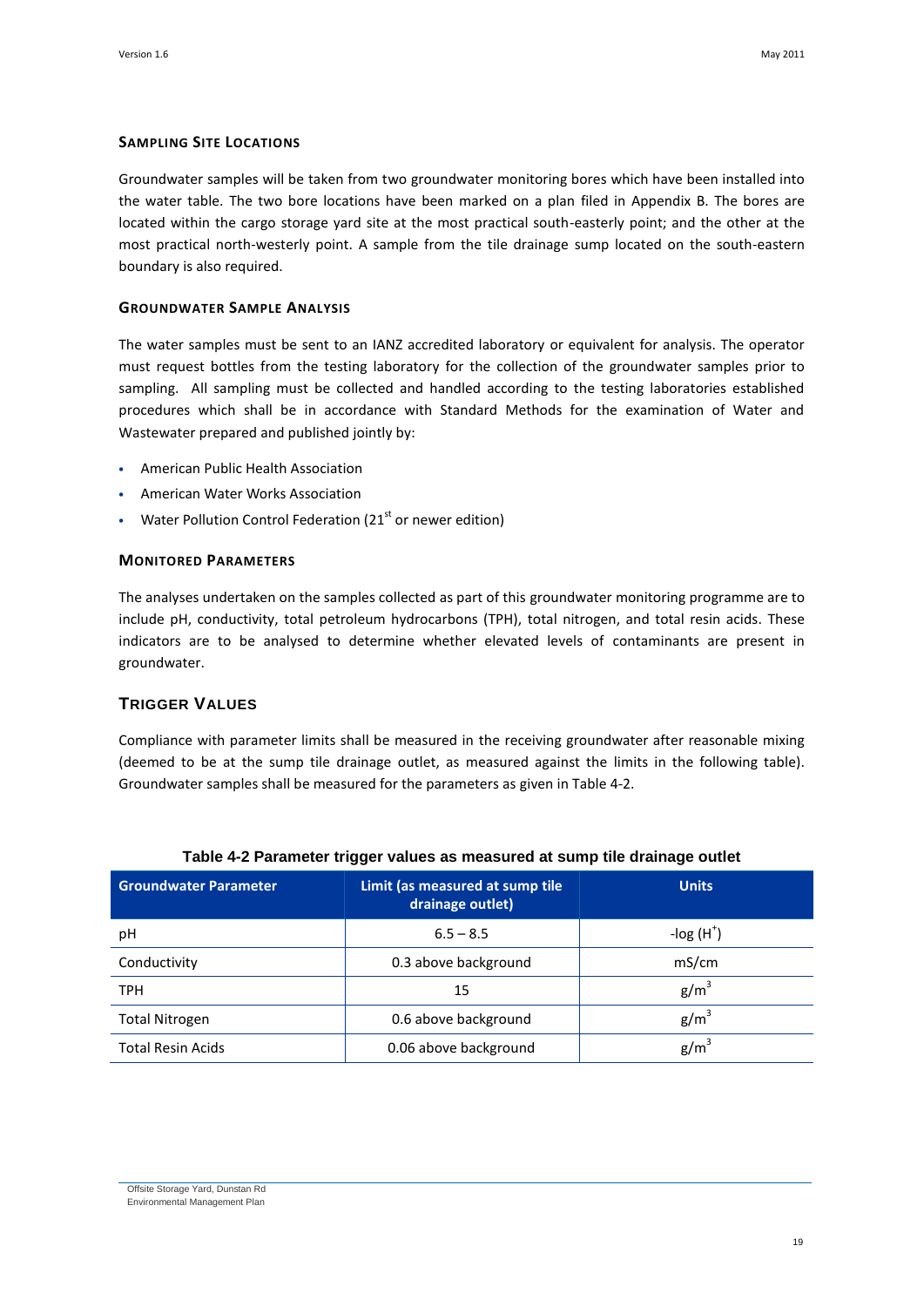#### **INTERPRETATION OF THE RESULTS**

The operator should compare the test results against the applicable trigger values for the compliance sample, identify any exceedances and take appropriate action where required. In addition, a test report must be provided to GDC no later than 21 working days after the sample collection has occurred and fulfil any requirements of this EMP and conditions of the Regional Consent to discharge treated stormwater onto or into ground and groundwater.

#### **SOURCE IDENTIFICATION INVESTIGATION MONITORING PROGRAMME**

If a sampling result shows a parameter limit is exceeded at the receiving environment compliance sampling point the Council shall be immediately notified of that exceedance; and the results of the water sampling shall be forwarded in writing to the Council within 24 hours. A further sample shall be taken for the failed test parameter at the next available time that there is sufficient runoff to enable sampling to occur unless otherwise directed by the Council.

The Site Manager shall also:

- a) Immediately inspect the cargo storage yard, stormwater retention ponds, swales, and culverts for any signs that may identify possible causes of non-compliance.
- b) If the second sample results also exceed a parameter limit then another sample analysis for that parameter shall be carried out at the next available time that there is sufficient discharge from the sump to enable sampling to occur. The cargo storage yard, stormwater retention ponds, swale drains and culverts shall be re-inspected immediately for any signs of the possible cause of the contamination.

Eastland Port shall also liaise with the Council and shall

- i. Identify and provide the extent of the non-compliance;
- ii. Identify and provide the inferred cause of the non-compliance;
- iii. Develop proposals for ongoing monitoring;
- iv. Develop proposals to rectify the non-compliance.
- v. Implement any necessary modifications to the treatment system or other remedial action required by the Council within agreed timeframes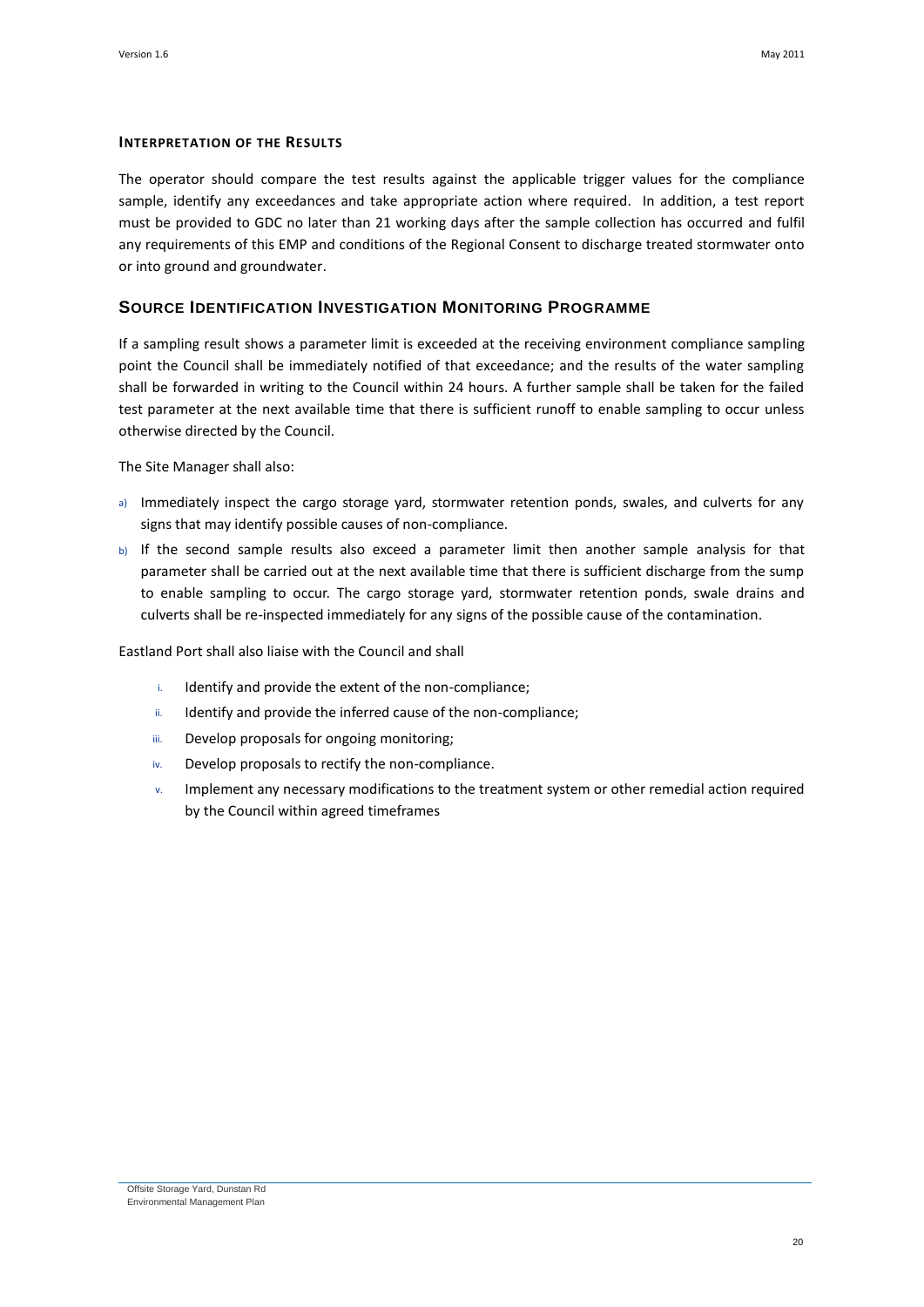## <span id="page-24-0"></span>4.3 TRAINING PROGRAMME

The objectives of training the operators of the off-site storage yard are:

- To train staff in emergency response procedures;
- To train staff on the implementation of the storm water management plans and standard operating procedures;
- To train staff on the inspection and maintenance regimes;
- To maintain a training record for all staff;
- To review staff training requirements as needed

Environmental awareness training includes:

- Inductions: Documented procedures listing environmental issues that employees need to be aware of. Inductions are specific to the overall site, floor areas, and tasks that employees will primarily undertake.
- Updates: Provide general awareness tools such as visual displays of the environmental policy, emergency spill or other procedures, company newsletters, drills, and verbal instructions.

#### IDENTIFICATION OF TRAINING REQUIREMENTS

The Site Manager is responsible for the identification and updating of training requirements. The training process is illustrated below



#### **FIGURE 4-1 AWARENESS TRAINING PROCESS**

The Site Manager is responsible for all inductions for EPL staff and contractors. Ongoing environmental training is the responsibility of the Site Manager and is for all staff on an as needed basis.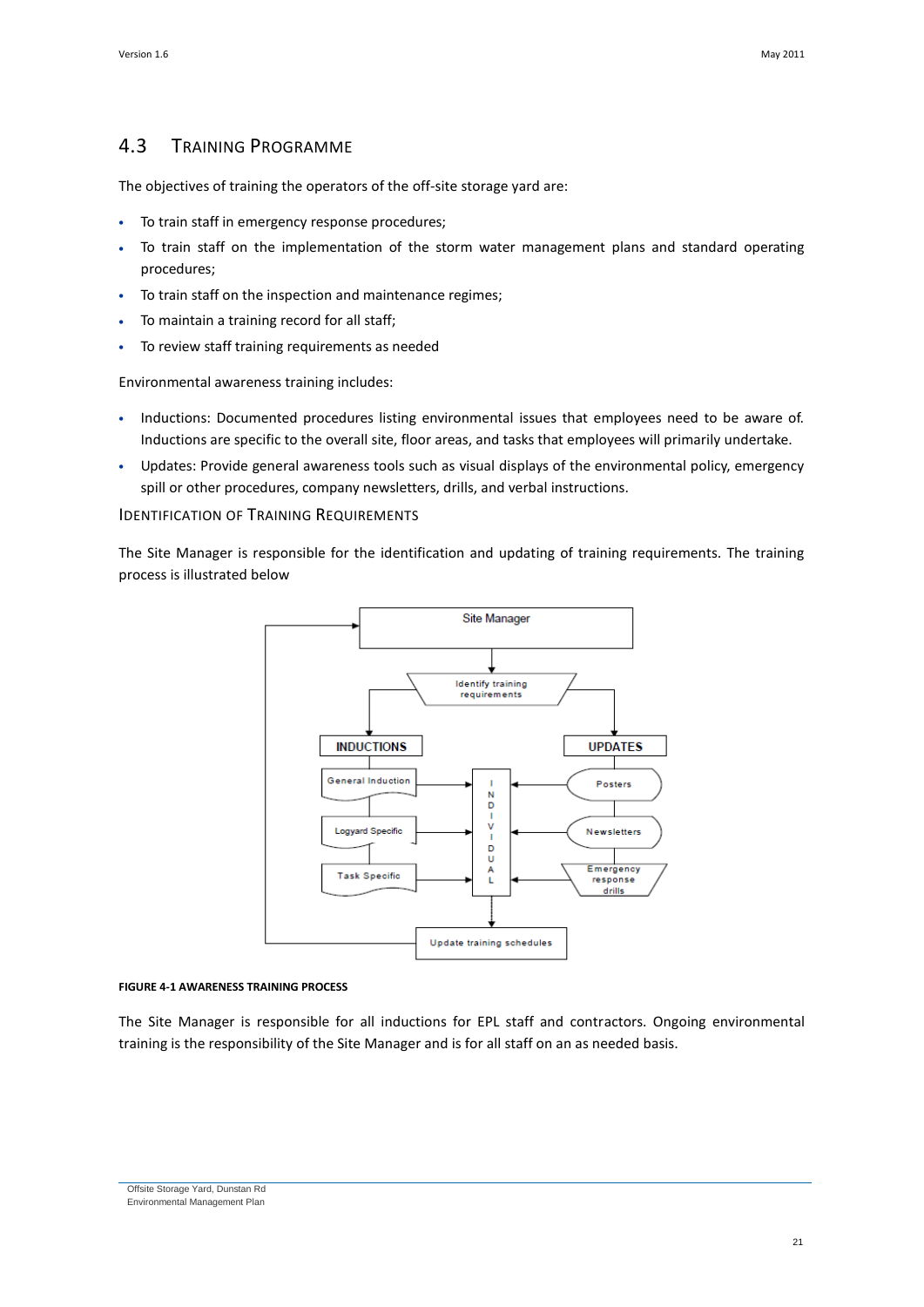## <span id="page-25-0"></span>4.4 COMPLAINTS PROCEDURE

Complaints may be referred by the GDC, a member of the public or a member of staff using the storage yard. Eastland Port shall keep a record of all complaints and action taken and will be submitted to the Council annually and also immediately upon written request. It is the responsibility of the Site Manager to respond to and follow up all complaints and maintain the complaint register.

Actions to be taken as soon as possible by the Site Manager:

- 1. Fill out an Environmental Complaint Form (Appendix H to the EMP).
- 2. Note the time and date of the complaints and (unless the complainant refuses to provide them) the identity and contact details of complainant. Ask complainant to describe their concern; is it a constant or Intermittent nuisance, how long has it been going on for, is it worse at any time of day, does it come from an identifiable source. Wind direction and strength and weather conditions are to be recorded. Note if the complaint has been referred from the GDC.
- 3. As soon as possible after receipt of a complaint, undertake a site inspection. Note all activities taking place relating to the complaint and the associated mitigation methods that are being used. If the complaint was related to an event in the recent past, note any activities that were underway at that time, if possible. Order any remedial action necessary.
- 4. As soon as possible (preferably within 2 hours), visit the area from where the complaint originated to ascertain if the item of concern is still a problem.
- 5. If it becomes apparent if the item of concern is not caused by activities at the storage site, it is important to verify this. If possible, photograph the source of the activity causing concern.
- 6. As soon as possible after the initial investigations have been completed, contact the complainant to explain any problems found and remedial actions taken.
- 7. If necessary update any relevant procedures to prevent any recurrence of problems and record any remedial action taken.
- Complete a complaint form and file on the complaint register.

Follow up Actions:

 Advise the Environmental Manager and Regulatory Authority as soon as practical that a complaint has been received and what the findings of the investigation were and any remedial actions taken.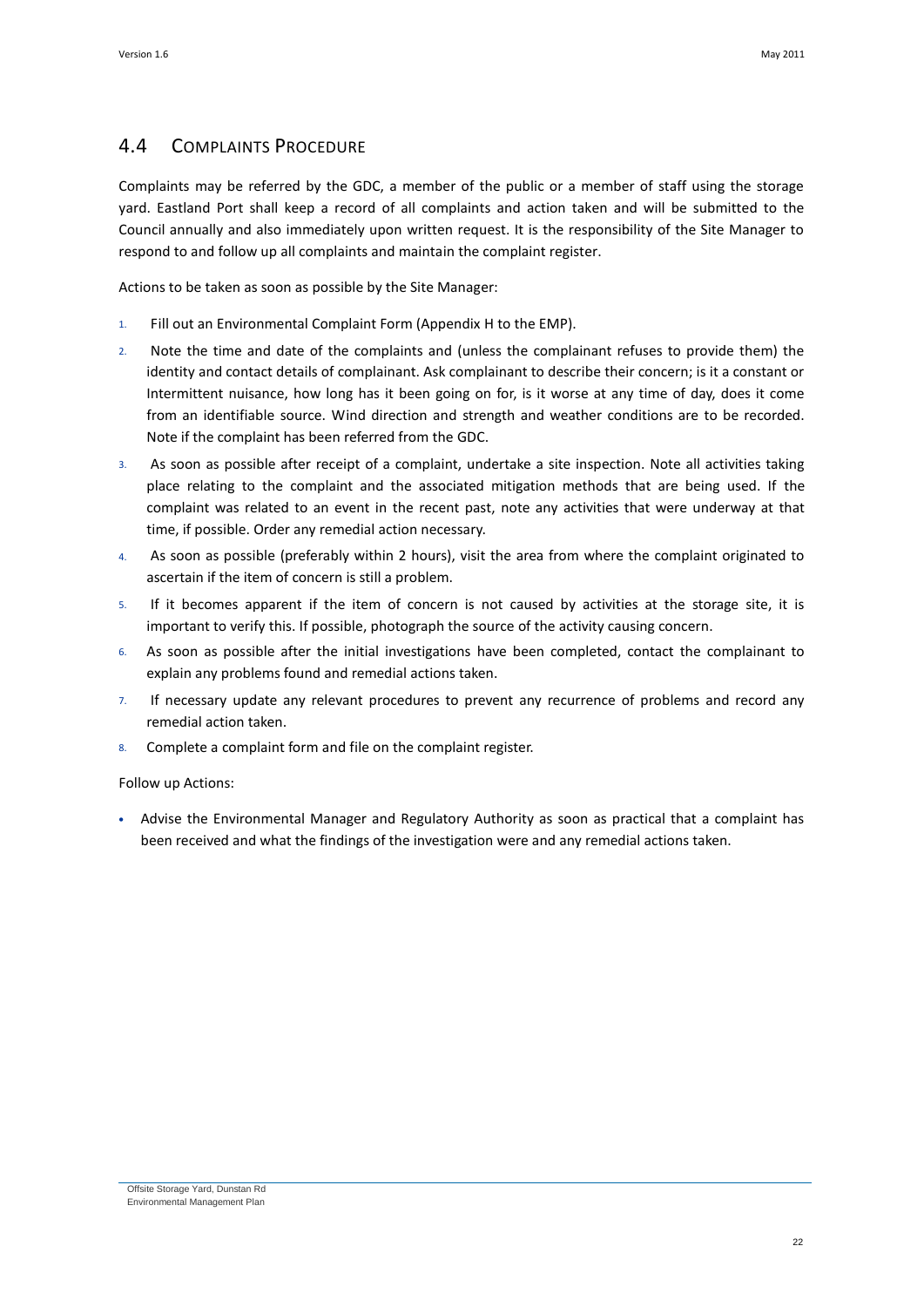## <span id="page-26-0"></span>4.5 RECORD KEEPING

Records will be kept as follows:

| $\bullet$   | Inspection and Maintenance Forms                           | Appendix E |
|-------------|------------------------------------------------------------|------------|
| $\bullet$   | Stormwater Management System Inspection Form               | Appendix F |
|             | • Environmental Incident Report                            | Appendix G |
| $\bullet$ . | Environmental Complaint Register                           | Appendix H |
| $\bullet$ . | Environmental Monitoring Field Sheets, Results and Reports | Appendix I |
| $\bullet$ . | Continuous Improvement Records                             | Appendix J |

### <span id="page-26-1"></span>4.6 REPORTING REQUIREMENTS

EPL shall report the following to the GDC in compliance with conditions of consent:

- In the instance of non-compliance with any condition of this consent. EPL will immediately notify the council in writing and shall keep a record of the non-compliance and the action taken to remedy the situation on an Environment Incident Report (Appendix G). These records shall be submitted to the Council annually and upon request.
- In the instance a complaint is made. EPL will keep a record of the complaint and the action taken to remedy the situation on the complaint (Appendix H). These records shall be submitted to the Council annually and upon request.
- At least one month prior to any cargo other than untreated logs first being stored at the site. EPL will give notice in writing to the Council to allow an assessment of potential effects to be carried out.
- Verbally within 24 hours, and in written report format within 7 days, in the instance that wastes or discharges associated with the operation escape to natural water.
- Verbally within 2 days in the instance that a rainfall event exceeding 25mm in a 24 hour period resulted in a discharge from the sediment retention ponds that has conspicuous colour change, floatable materials, suspended sediments, scum, foams, emissions or objectionable odours.
- Bi-monthly stormwater and twice annual groundwater sample analysis results no later than 21 working days after the sample collection has occurred.
- If water quality testing results in a failed test parameter. The results shall be forwarded in writing within 24 hours.
- Annually all records of monitoring analyses and inspections results undertaken in accordance with resource consents. These records shall be submitted to the Council and also immediately upon written request.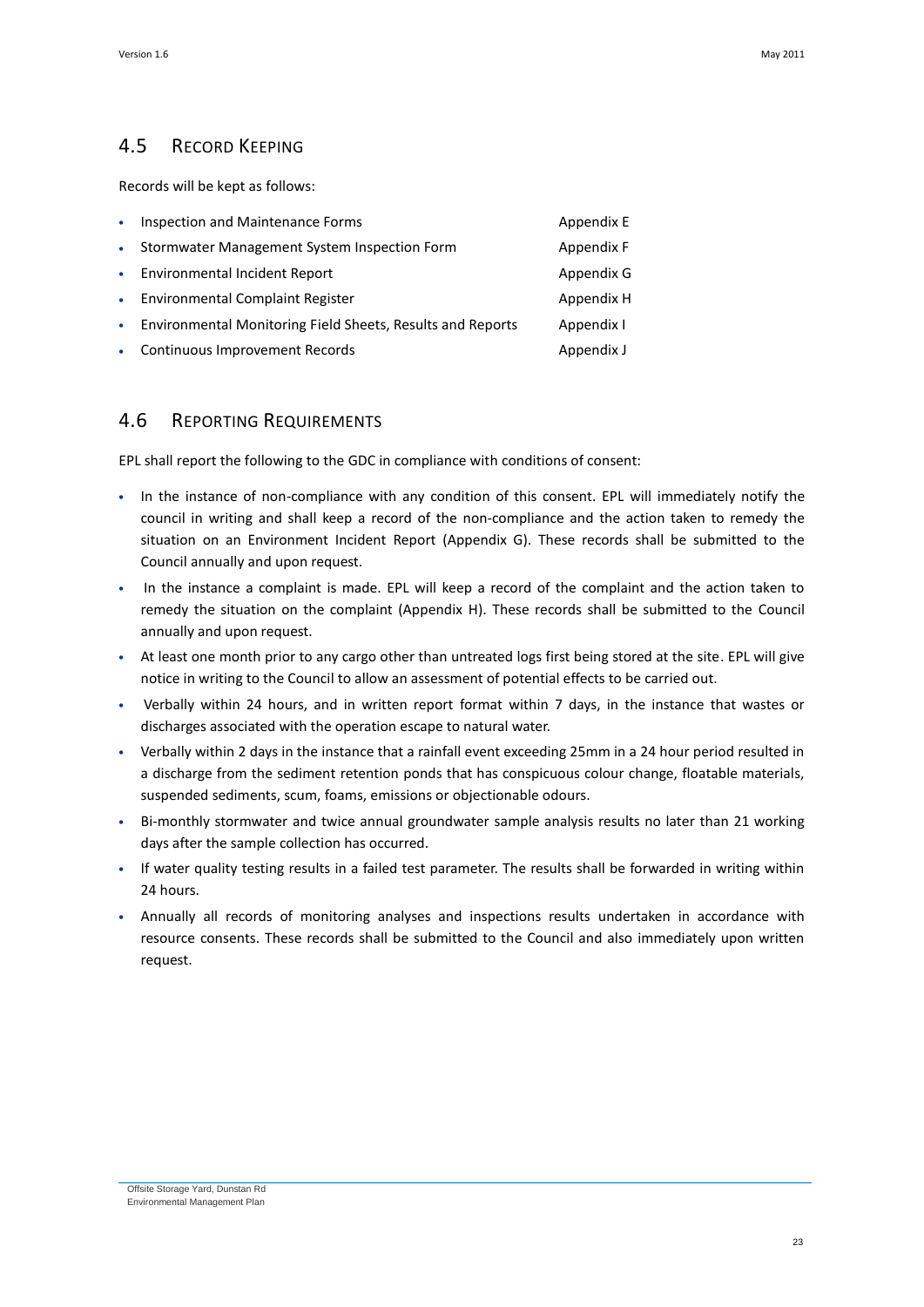## <span id="page-27-0"></span>5 PLAN REVIEW

This plan will be reviewed in December 2011 and every five years thereafter, provided that the Manager: Environment and Planning may request, or EPL may offer, a review of the plan at any time to deal with any particular issues that may arise in connection with the operation of the storage yard site which may require an amendment to the EMP.

The review will take into consideration:

- Input from the EPL and contractor personnel;
- Site personnel comments;
- Environmental monitoring records;
- Environmental complaints, incidents and emergencies;
- Details of corrective and preventative actions;
- Environmental non compliances;
- Changes to organisational structure;
- On-going compliance with objectives, conditions and targets; and
- Possible changes in legislation and standards.

The review process will include looking at the environmental controls and procedures to make sure they are still applicable to the activities being carried out. The ability to make changes to the EMP is an important aspect of continually improving the effectiveness of the EMP.

Reasons for making changes to the EMP will be documented. A copy of the original EMP document and subsequent versions will be kept for EPL records, and marked as obsolete. Each new/updated version of the EMP documentation will be issued with a version number and date to eliminate obsolete EMP documentation being used.

Revised EMP's will be submitted to the Council's Manager: Environment and Planning and amended as necessary until certified by him or her as meeting the conditions of consent filed in Appendix C.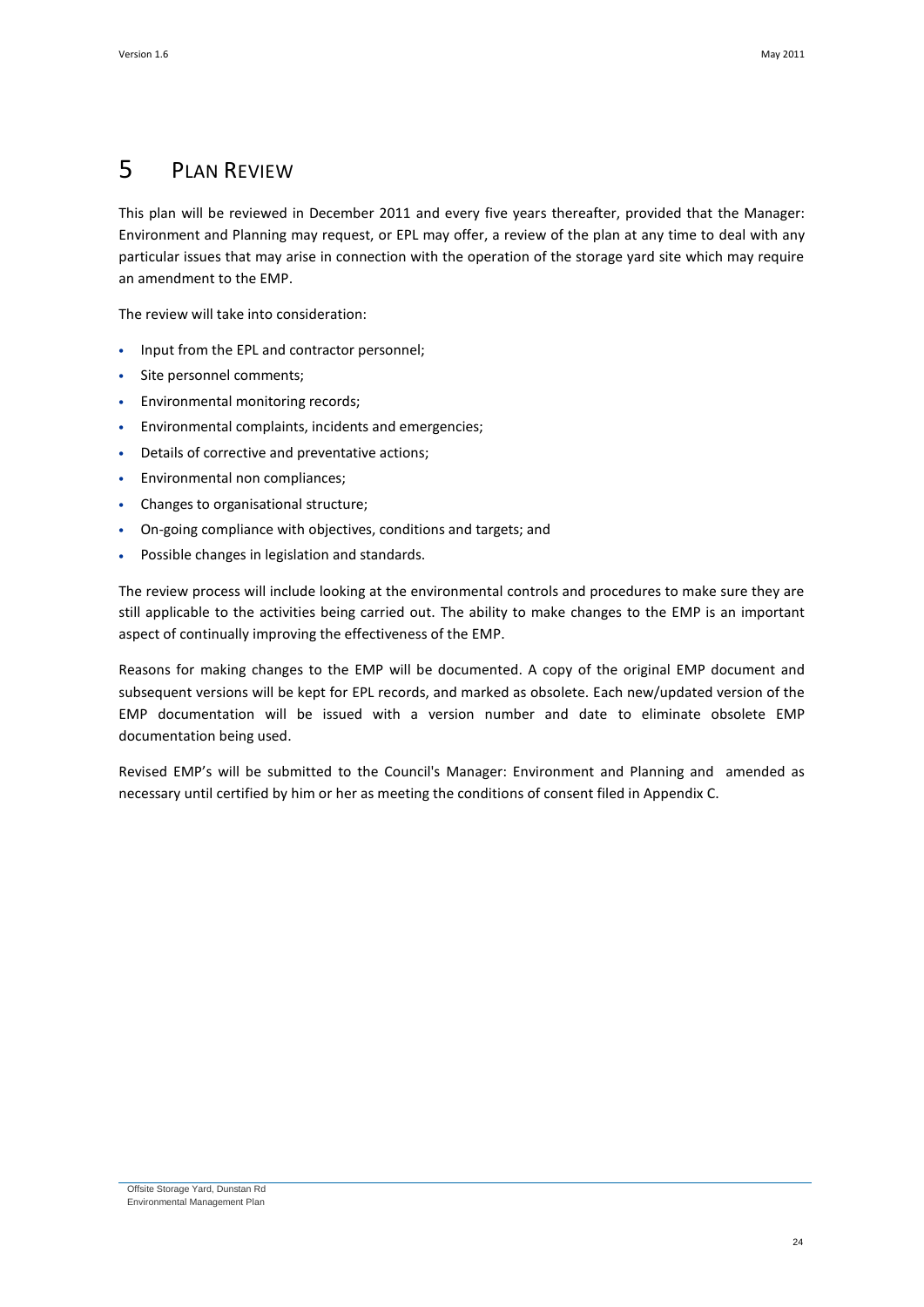Appendix A

## Site Location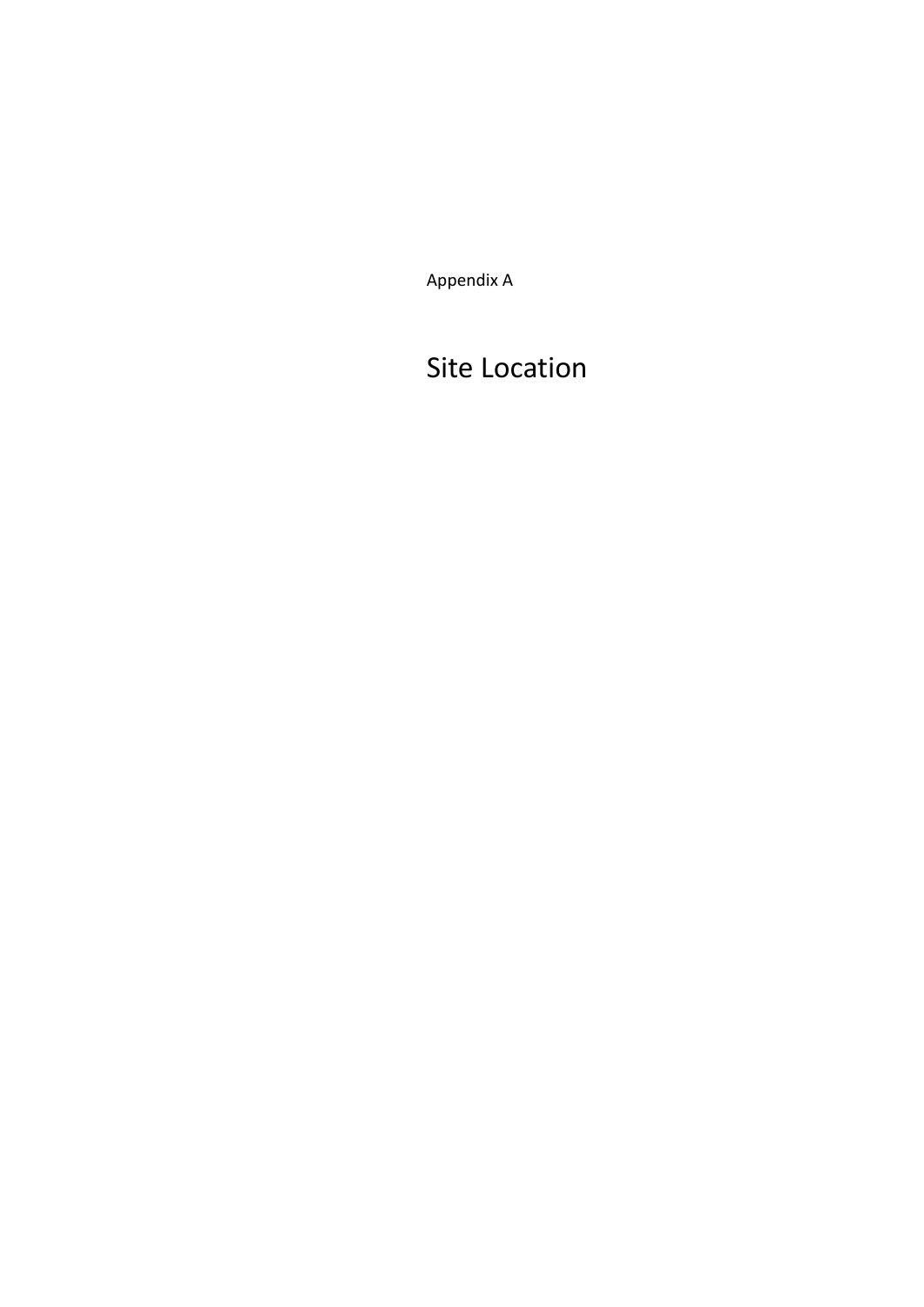Appendix B

# Drainage System & Groundwater Bore Locations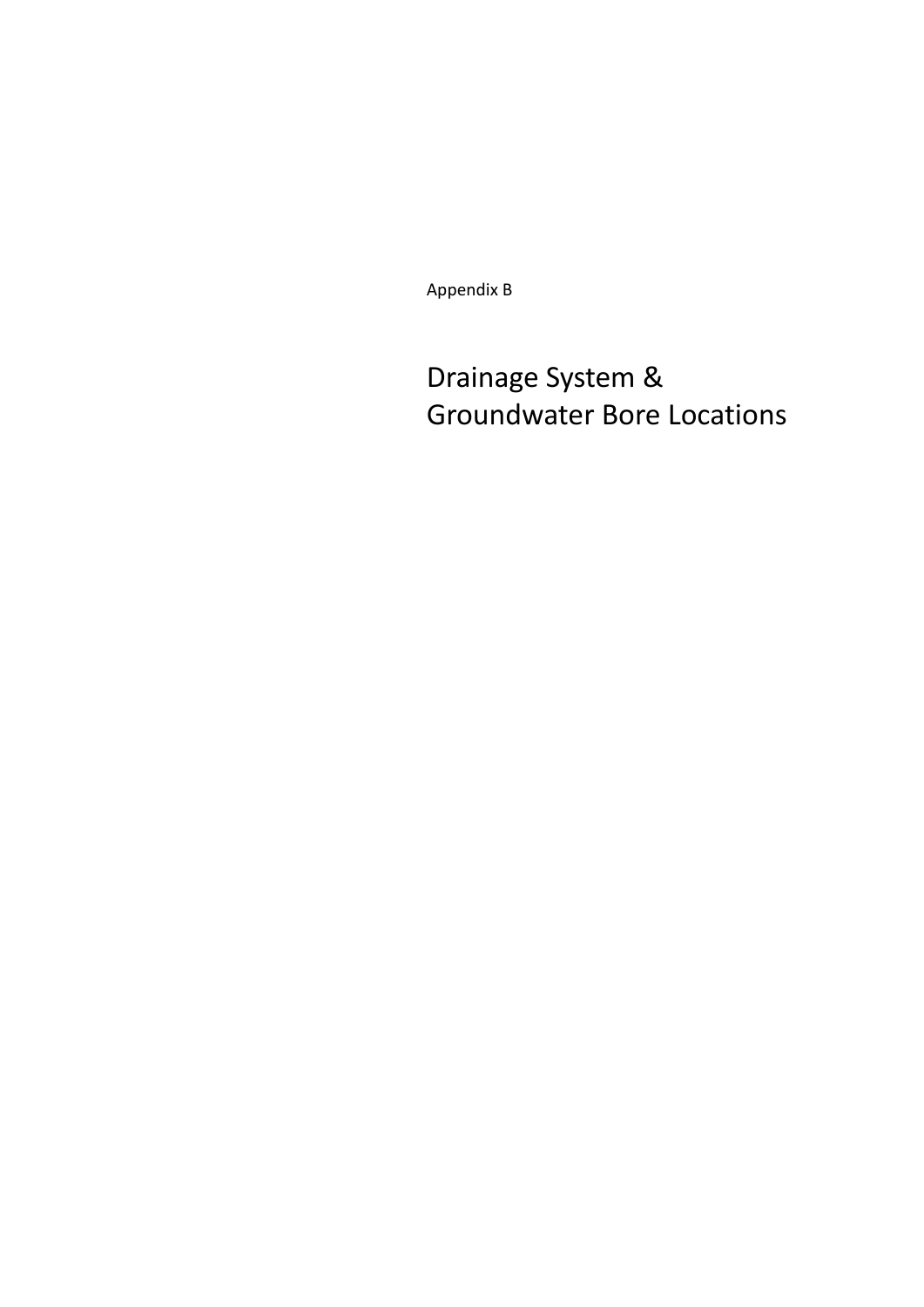Appendix C

## Resource Consents

WP-2011-104292-01 WP-2011-104234-01 DW-2011-104235-01 PR-2010-104230-00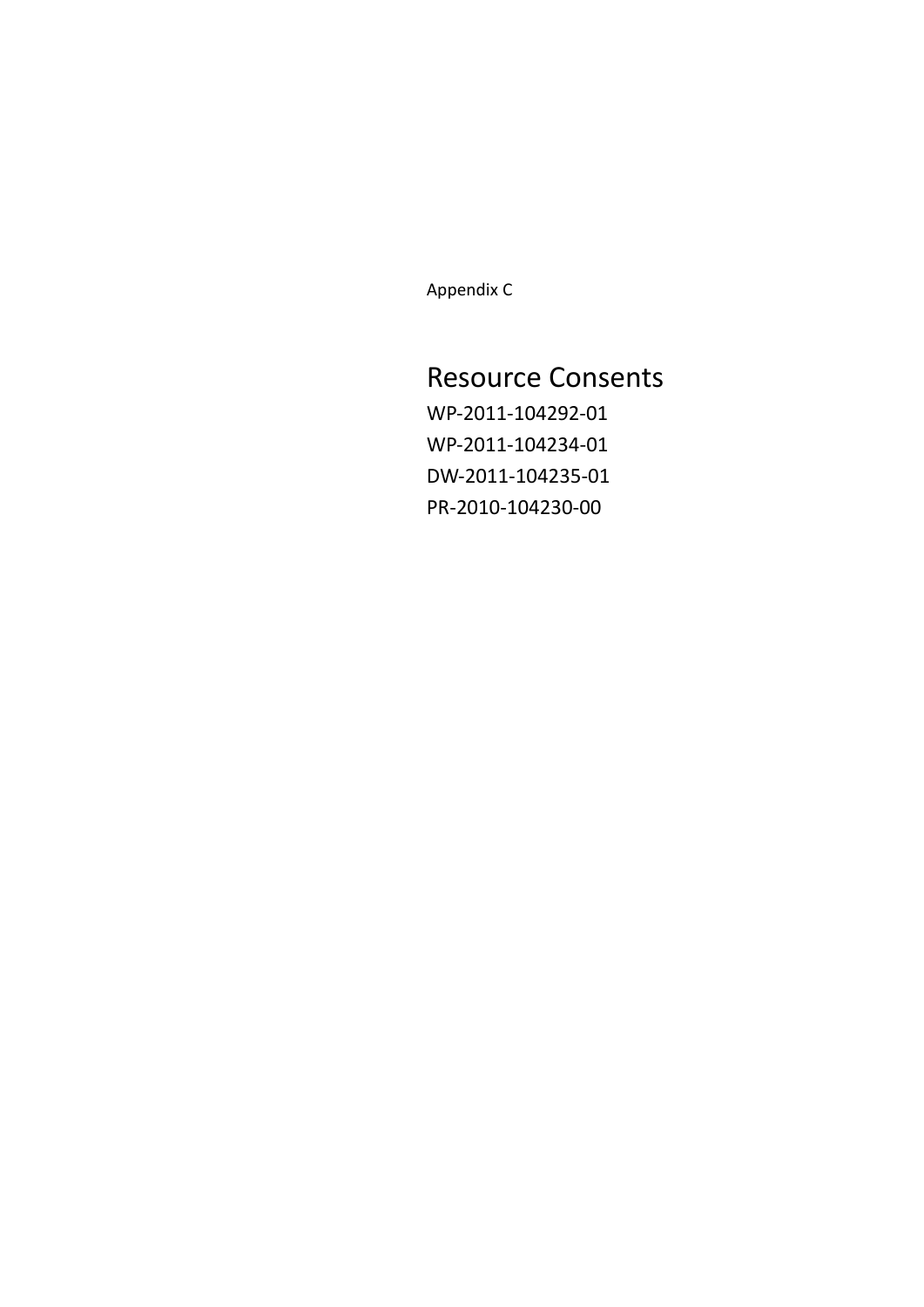Appendix D

# Cartage Operators Heads of Agreement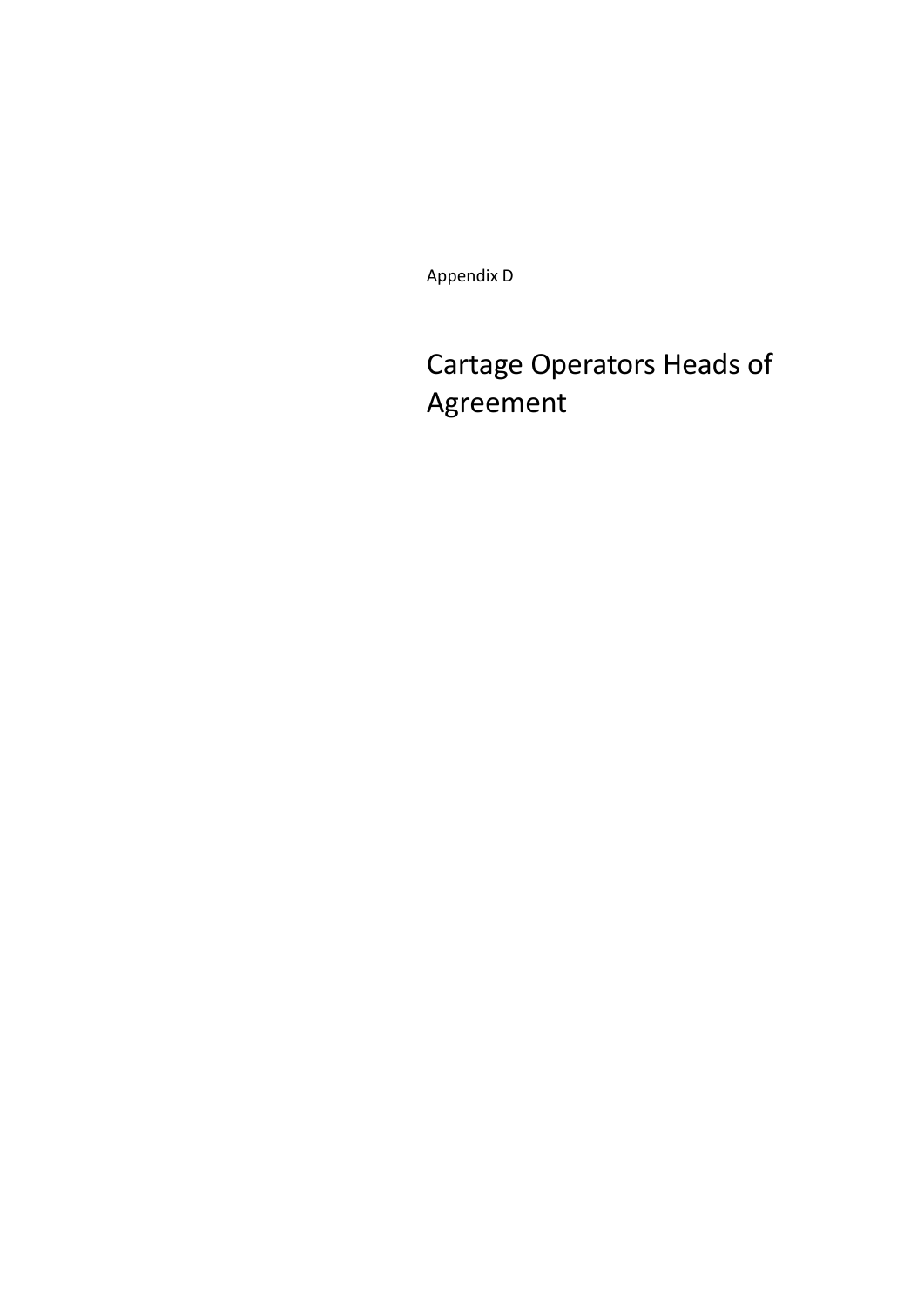Appendix E

# Inspection and Maintenance Schedule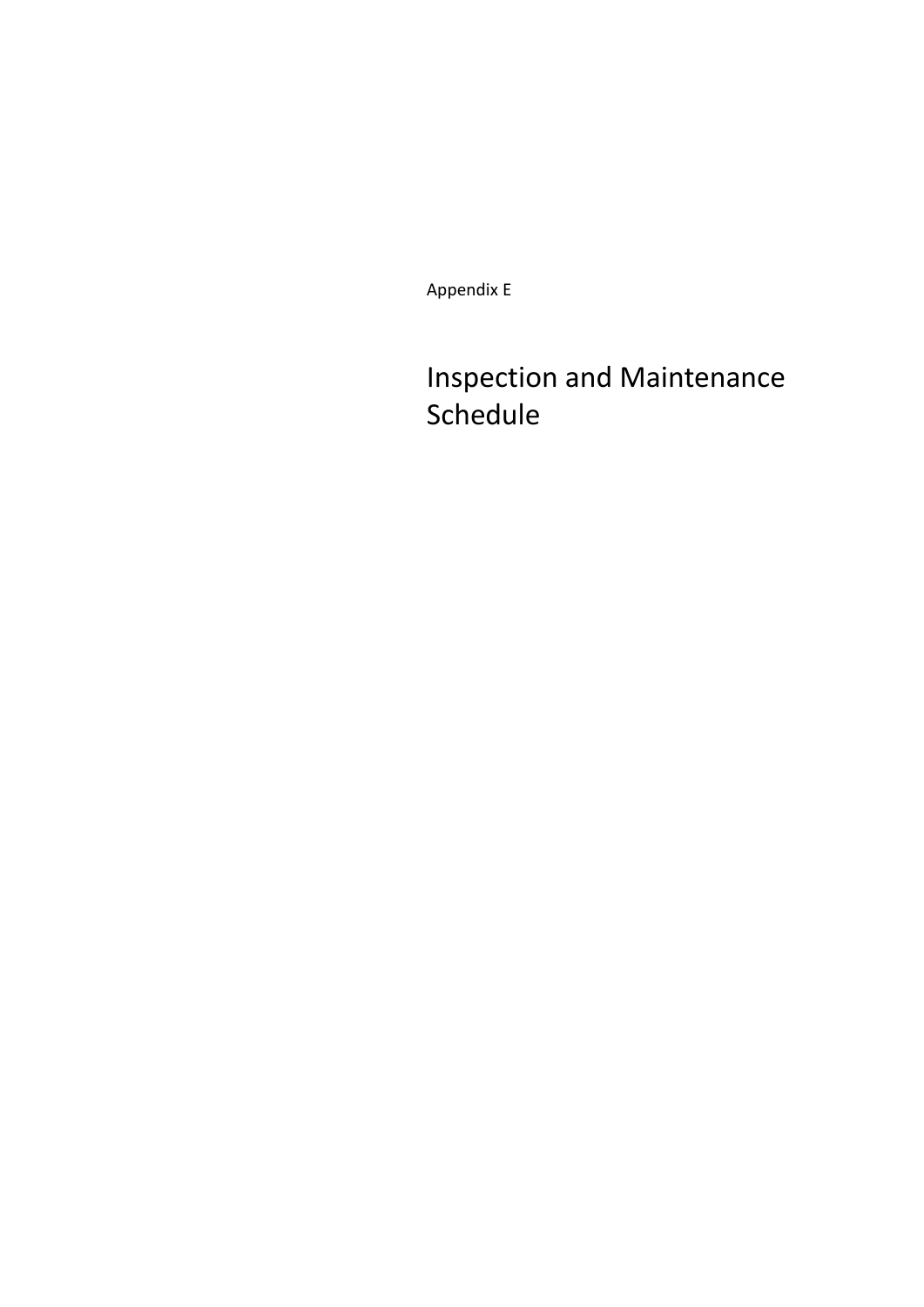Appendix F

# Stormwater Management System Inspection Forms

- Swale Inspection form
- Pond Inspection form
- Outlet Inspection form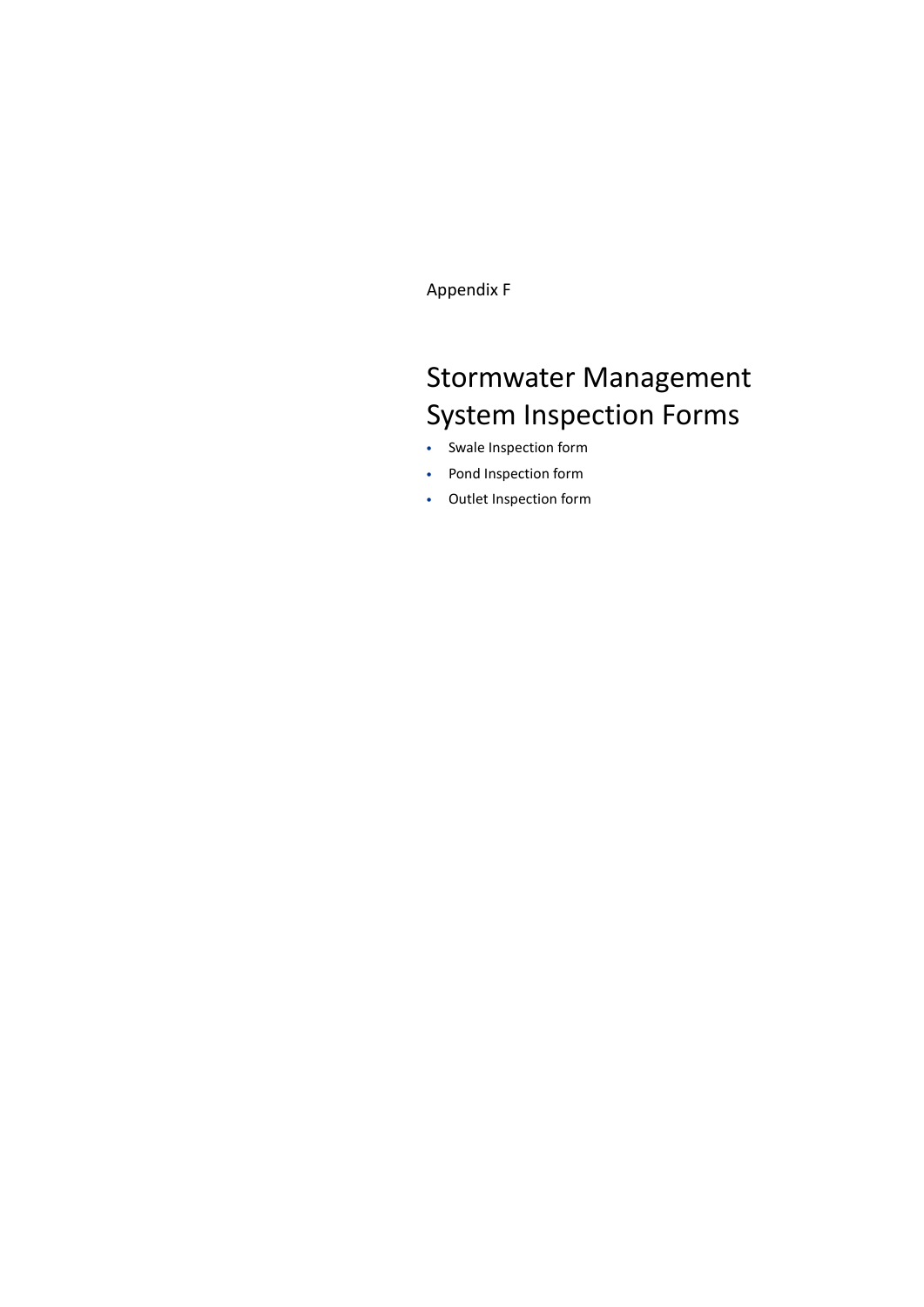Appendix G

# Environmental Incident Report

SF 1000 Incident Investigation – Action Record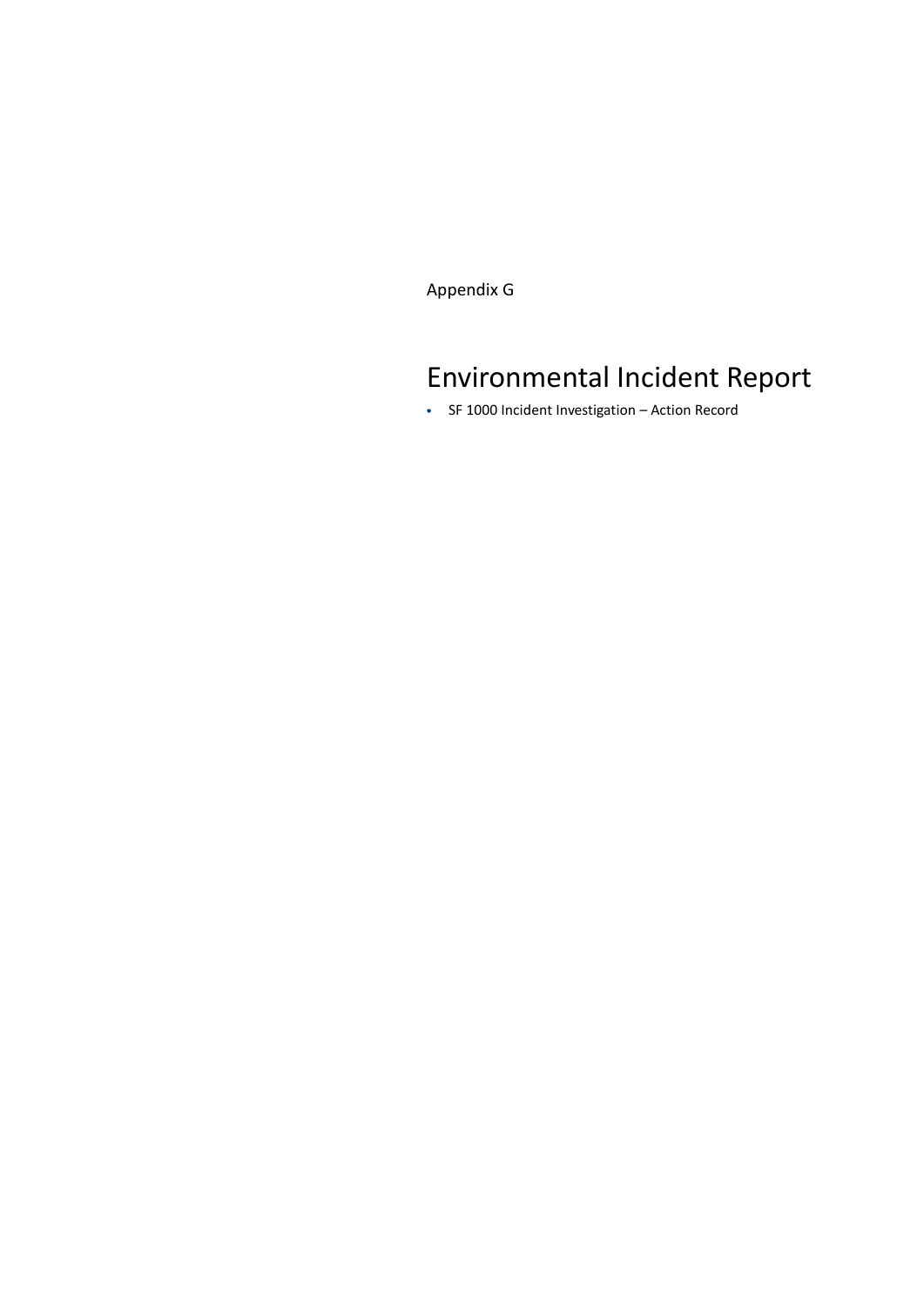Appendix H

# Environmental Complaint Register

SF 813C Environmental Complaint Form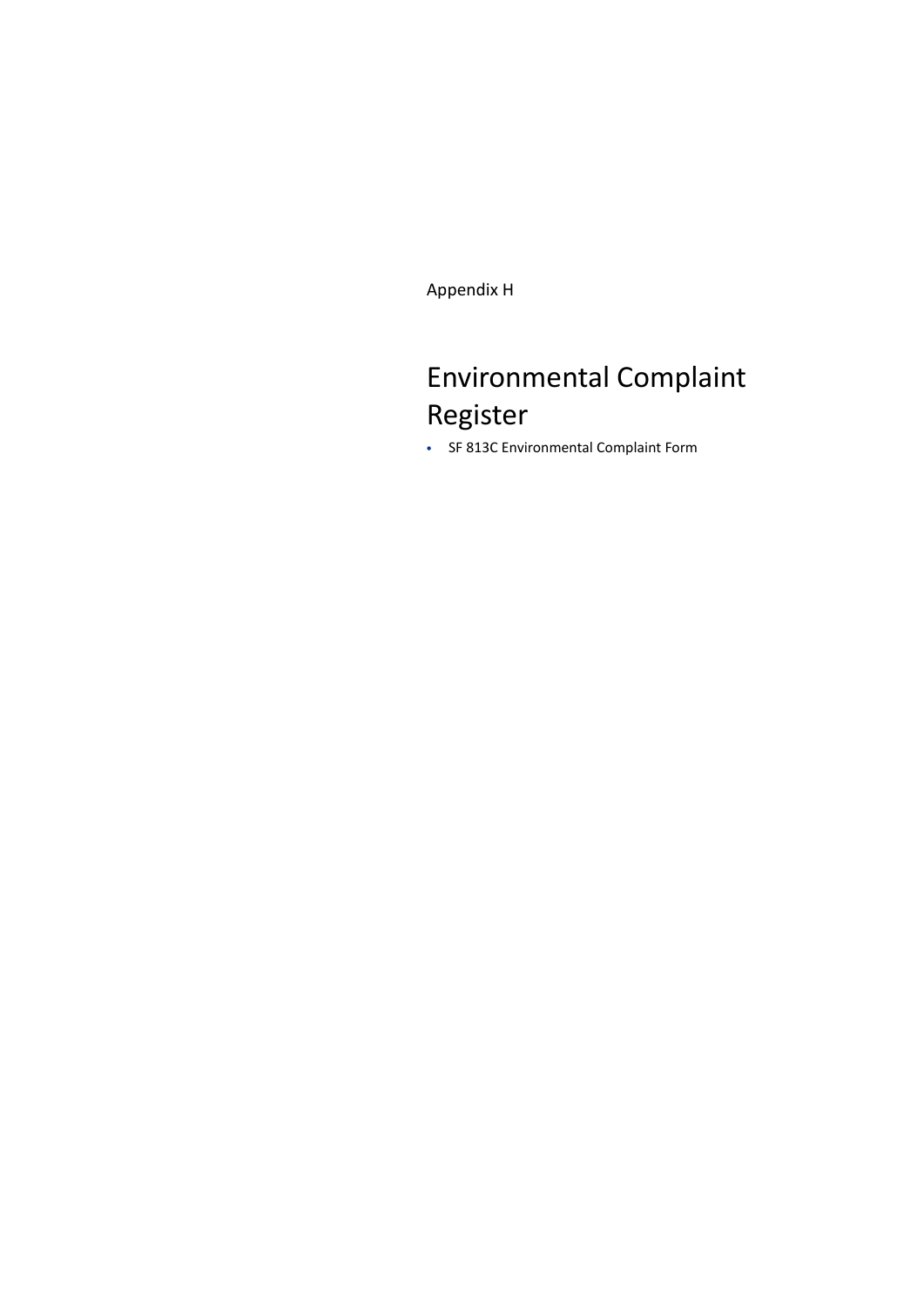Appendix I

Environmental Monitoring Field Sheets, Results and Reports